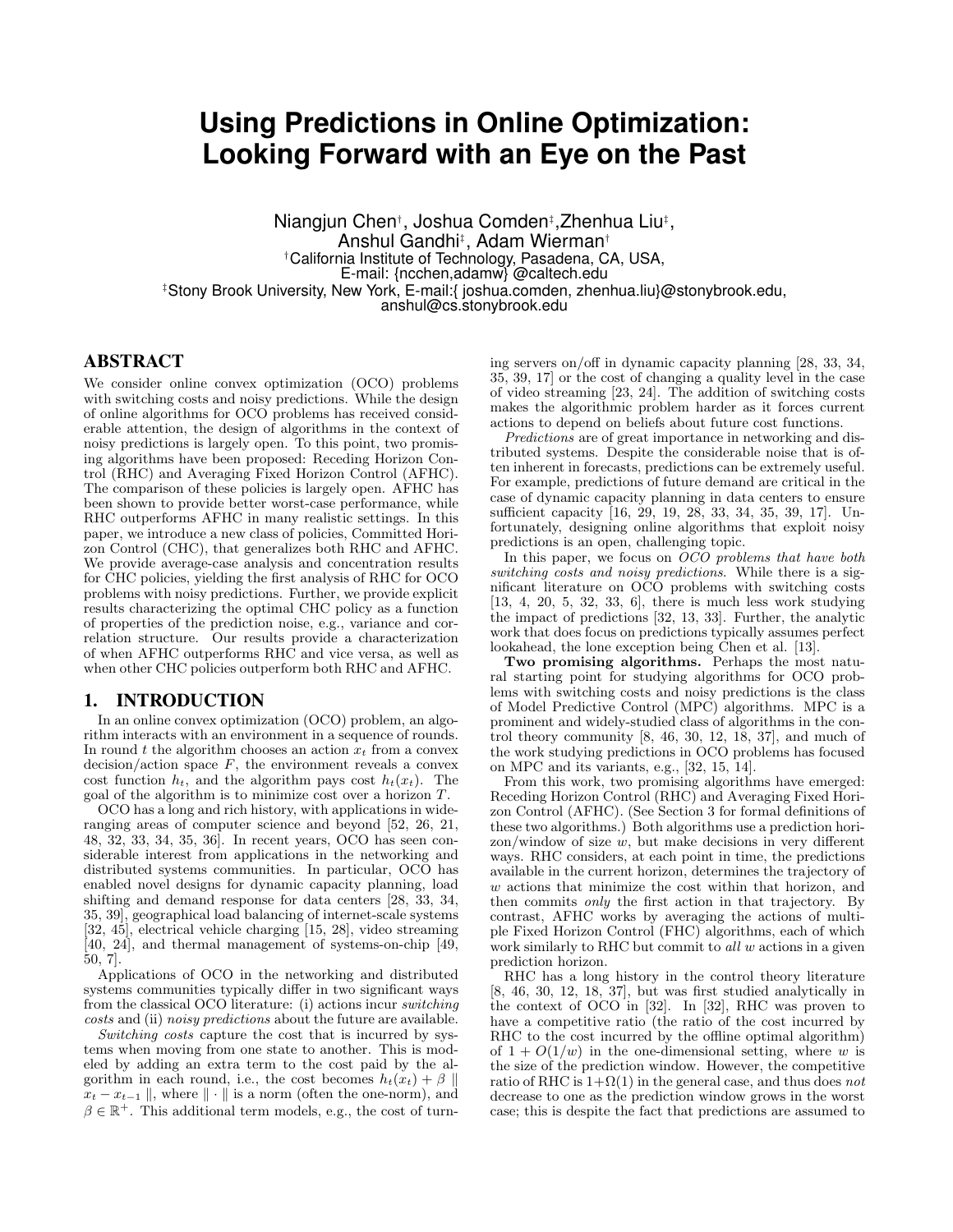have no noise (the perfect lookahead model). To this point there is no analytic work characterizing the performance of RHC with noisy predictions.

The poor worst-case performance of RHC motivated the proposal of AFHC [32], which provides an interesting contrast. While RHC is entirely "forward looking", AFHC keeps an "eye on the past" by respecting the actions of FHC algorithms in previous timesteps and thus avoids switching costs incurred by moving too quickly between actions. As a result, AFHC achieves a competitive ratio of  $1 + O(1/w)$  in both single and multi-dimensional action spaces, under the assumption of perfect lookahead, [32]. Further, strong guarantees on the performance of AFHC have been established in the case of noisy predictions [13].

Surprisingly, while the competitive ratio of AFHC is smaller than that of RHC, RHC provides better performance than AFHC in many practical cases. Further, RHC is seemingly more resistant to prediction noise in many settings (see Figure 1 for an example), though no analytic results are known for this case. Thus, at this point, two promising algorithms have been proposed, but it is unclear in what settings each should be used and it is unclear if there are other algorithms that dominate these two proposals.

Contributions of this paper. The goal of this paper is to provide new insights into the design of algorithms for OCO problems with noisy predictions. In particular, our results highlight the importance of commitment in online algorithms, and the significant performance gains that can be achieved by tuning the commitment level of an algorithm as a function of structural properties of the prediction noise such as variance and correlation structure.

In terms of commitment, RHC and AFHC represent two extreme algorithm designs – RHC commits to only one action at a time whereas AFHC averages over algorithms that commit to actions spanning the whole prediction horizon. While the non-committal nature of RHC enables quick response to improved predictions, it makes RHC susceptible to switching costs. On the other hand, the cautious nature of AFHC averts switching costs but makes it entirely dependent on the accuracy of predictions.

Motivated by these deficiencies in existing algorithm design, we introduce a new class of policies, Committed Horizon Control (CHC), that allows for arbitrary levels of commitment and thus subsumes RHC and AFHC. We present both average-case analysis (Theorems 1 and 6) and concentration results (Theorems 7) for CHC policies. In doing so, we provide the *first analysis* of RHC with noisy predictions.

Our results demonstrate that intermediate levels of commitment can provide significant reductions in cost, to the tune of more than  $50\%$  (e.g., Figure 4(a), Figure 5(a) and Figure  $6(a)$ ). Further, our results also reveal the impact of correlation structure and variance of prediction noise on the optimal level of commitment, and provide simple guidelines on how to choose between RHC and AFHC.

These results are enabled by a key step in our proof that transforms the control strategy employed by the offline optimal algorithm, OPT to the strategy of CHC via a trajectory of intermediate strategies. We exploit the structure of our algorithm at each intermediate step to bound the difference in costs; the sum of these costs over the entire transformation then gives us a bound on the difference in costs between OPT and CHC .

To summarize, this paper makes the following contributions to the literature on OCO with noisy predictions:

- We provide the first analysis of RHC for OCO problems with noisy predictions.
- We characterize when RHC/AFHC is better as a function of the correlation structure and variance of predic-

tion noise.

- We introduce and analyze a new class of Committed Horizon Control (CHC) policies that generalizes AFHC and RHC.
- We highlight how the commitment level of a policy should be tuned depending on structural properties of prediction noise. By optimizing the level of commitment, CHC policies can achieve performance improvements of more than 50% over AFHC and RHC.

# 2. PROBLEM FORMULATION

We consider OCO problems with switching costs and noisy predictions. We first introduce OCO with switching costs (Section 2.1) and then describe the model of prediction noise (Section 2.2). Finally, we discuss the performance metric we consider in this paper – the competitive difference – and how it relates to common measures such as regret and the competitive ratio (Section 2.3).

#### 2.1 OCO with switching costs

An OCO problem with switching costs considers a convex, compact decision/action space  $F \subset \mathbb{R}^n$  and a sequence of cost functions  $\{h_1, h_2, \ldots\}$ , where each  $h_t : F \to \mathbb{R}^+$  is convex, and  $F$  is a compact set.

At time  $t$ , the following sequence occurs: (i) the online algorithm first chooses an action, which is a vector  $x_t \in F \subset$  $\mathbb{R}^n$ , (ii) the environment chooses a cost function  $h_t$  from a set  $\hat{\mathcal{C}}$ , and (iii) the algorithm pays a stage cost  $h_t(x_t)$  and a switching cost  $\beta ||x_t - x_{t-1}||$ , where  $\beta \in \mathbb{R}^+$ , and  $|| \cdot ||$  can be any norm in  $\mathbb{R}^n$ , and F is bounded in terms of this norm, i.e.,  $||x - y|| \le D$  for all  $x, y \in F$ .

Motivated by path planning and image labeling problems [44, 13, 41], we consider a variation of the above that uses a parameterized cost function  $h_t(x_t) = h(x_t, y_t)$ , where the parameter  $y_t \in \mathbb{R}^m$  is the focus of prediction. This yields a total cost over T rounds of

$$
\min_{x_t \in F} \sum_{t=1}^T h(x_t, y_t) + \beta \|x_t - x_{t-1}\|,
$$
\n(1)

Note that prior work [13] considers only the case where a least-square penalty is paid each round, i.e., an online LASSO formulation with  $h(x_t, y_t) = \frac{1}{2} ||y_t - Kx_t||_2^2$ . In this paper, we consider more general h. We impose that  $h(x_t, y_t)$ is separately convex in both  $x_t$  and  $y_t$  along with the following smoothness criteria.

DEFINITION 1. A function h is  $\alpha$ -Hölder continuous in the second argument for  $\alpha \in \mathbb{R}^+$ , i.e., for all  $x \in F$ , there exists  $G \in \mathbb{R}^+$ , such that

$$
|h(x,y_1) - h(x,y_2)| \le G ||y_1 - y_2||_2^{\alpha}, \forall y_1, y_2.
$$

 $G$  and  $\alpha$  control the sensitivity of the cost function to a disturbance in y.

For this paper, we focus on  $\alpha \leq 1$ , since the only  $\alpha$ -Hölder continuous function with  $\alpha > 1$  is the constant function [2]. When  $\alpha = 1$ , h is *G-Lipschitz* in the second argument; if h is differentiable in the second argument, this is equivalent to  $\left\|\partial_y h(x, y)\right\|_2 \leq G, \quad \forall x, y.$ 

#### 2.2 Modeling prediction noise

Predictions about the future play a crucial role in almost all online decision problems. However, while significant effort has gone into designing predictors, e.g., [51, 42, 43, 25], much less work has gone into integrating predictions efficiently into algorithms. This is, in part, due to a lack of tractable, practical models for prediction noise. As a result, most papers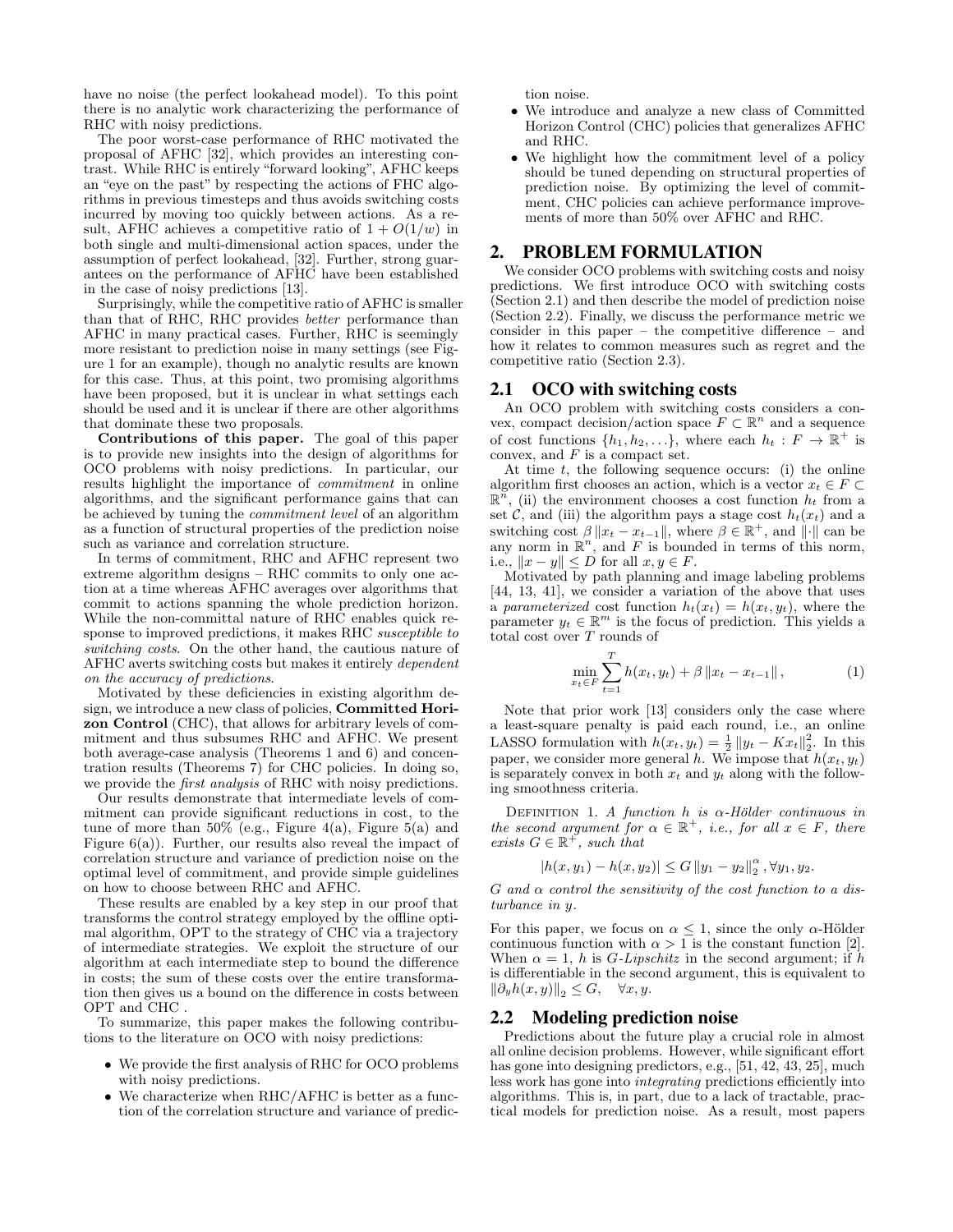that study online decision making problems, such as OCO, use numerical simulations to evaluate the impact of prediction noise, e.g., [1, 3, 35, 39].

The papers that do consider analytic models often use either i.i.d. prediction noise or worst-case bounds on prediction errors for tractability. An exception is the recent work [13, 15] which introduces a model for prediction noise that captures three important features of real predictors: (i) it allows for correlations in prediction errors (both short range and long range); (ii) the quality of predictions decreases the further in the future we try to look ahead; and (iii) predictions about the future are refined as time passes. Further, [13] shows that it is tractable in the context of OCO. Thus, we adopt the model from [13] for this paper.

Specifically, throughout this paper we model prediction error via the following equation:

$$
y_t - y_{t|\tau} = \sum_{s=\tau+1}^t f(t-s)e(s),
$$
 (2)

where  $y_{t|\tau}$  is the prediction of  $y_t$  made at time  $\tau < t$ . This model characterizes prediction error as white noise being passed through a causal filter. In particular, the prediction error is a weighted linear combination of per-step noise terms  $e(s)$  with weights  $f(t-s)$ , where f is a deterministic impulse response function. The noise terms  $e(s)$  are assumed to be uncorrelated with mean zero and positive definite covariance  $R_e$ ; let  $\sigma^2 = \text{tr}(R_e)$ . Further, the impulse response function f is assumed to satisfy  $f(0) = I$  and  $f(t) = 0$  for  $t < 0$ .

Note that i.i.d. prediction noise can be recovered by imposing that  $f(0) = I$  and  $f(t) = 0$  for all  $t \neq 0$ . Further, the model can represent prediction errors that arise from classical filters such as Wiener filters and Kalman filters (see [13]). In both cases the impulse response function decays as  $f(s) \sim \eta^s$  for some  $\eta < 1$ .

These examples highlight that the form of the impulse response function captures the degree of short-term/long-term correlation in prediction errors. The form of the correlation structure plays a key role in the performance results we prove, and its impact can be captured through the following definition. For any  $k > 0$ , let  $|| f_k ||^2$  be the two norm square of prediction error covariance over k steps of prediction, i.e.,

$$
||f_k||^2 = \text{tr}(\mathbb{E}[\delta y_k \delta y_k^T]) = \text{tr}(R_e \sum_{s=0}^k f(s)^T f(s)), \qquad (3)
$$

where  $\delta y_k^T = y_{t+k} - y_{t+k|t} = \sum_{s=t+1}^{t+k} f(t+k-s)e(s)$ . Derivation of (3) can be found in Appendix B.1 Equation (19).

#### 2.3 The competitive difference

For any algorithm ALG that comes up with feasible actions  $x_{ALG,t} \in F$ ,  $\forall t$ , the cost of the algorithm over the horizon can be written as

cost
$$
(ALG) = \sum_{t=1}^{T} h(x_{ALG,t}, y_t) + \beta ||x_{ALG,t} - x_{ALG,t-1}||
$$
 (4)

We compare the performance of our online algorithm against the optimal offline algorithm  $OPT$ , which makes the optimal decision with full knowledge of the trajectory of  $y_t$ .

cost(*OPT*) = 
$$
\min_{x_t \in F} \sum_{t=1}^{T} h(x_t, y_t) + \beta ||x_t - x_{t-1}||
$$
 (5)

The results in this paper bound the competitive difference of algorithms for OCO with switching costs and prediction noise. Informally, the competitive difference is the additive

gap between the cost of the online algorithm and the cost of the offline optimal.

To define the competitive difference formally in our setting we need to first consider how to specify the instance. To do this, let us first return to the specification of the prediction model in (2) and expand the summation all the way to time zero. This expansion highlights that the process  $y_t$  can be viewed as a random deviation around the predictions made at time zero,  $y_{t|0} := \hat{y}_t$ , which are specified externally to the model:

$$
y_t = \hat{y}_t + \sum_{s=1}^t f(t-s)e(s).
$$
 (6)

Thus, an instance can be specified either via the process  $y_t$ or via the initial predictions  $\hat{y}_t$ , and then the random noise from the model determines the other. The latter is preferable for analysis, and thus we state our definition of competitive difference (and our theorems) using this specification.

DEFINITION 2. We say an online algorithm  $ALG$  has (expected) competitive difference at most  $\rho(T)$  if:

$$
\sup_{\hat{y}} \mathbb{E}_e \left[ \text{cost}(ALG) - \text{cost}(OPT) \right] \le \rho(T). \tag{7}
$$

Note that the expectation in the definition above is with respect to the prediction noise,  $(e(t))_{t=1}^T$ , and so both terms  $cost(ALG)$  and  $cost(OPT)$  are random. Unlike ALG, the offline optimal algorithm OPT knows each exact realization of e before making the decision.

Importantly, though we specify our results in terms of the competitive difference, it is straightforward to convert them into results about the competitive ratio and regret, which are more commonly studied in the OCO literature. Recall that the competitive ratio bounds the ratio of the algorithm's cost to that of OPT, and the regret bounds the difference between the algorithm's cost and the offline static optimal.

Converting a result on the competitive difference into a result on the competitive ratio requires lower bounding the offline optimal cost, and such a bound can be found in Theorem 6 of [32]. Similarly, converting a result on the competitive difference into a result on the regret requires lower bounding the offline static optimal cost, and such a bound can be found in Theorem 2 of [13].

#### 3. ALGORITHM DESIGN

There is a large literature studying algorithms for OCO, both with the goal of designing algorithms with small regret and algorithms with small competitive ratio.

These algorithms use a wide variety of techniques. For example, there are numerous algorithms that maintain sublinear regret, e.g., online gradient descent (OGD) based algorithms [52, 21] and Online Newton Step and Follow the Approximate Leader algorithms [21]. (Note that the classical setting does not consider switching costs; however, [4] shows that similar regret bounds can be obtained when switching costs are considered.) By contrast, there only exist algorithms that achieve constant competitive ratio in limited settings, e.g., [33] shows that, when  $F$  is a one-dimensional normed space, there exists a deterministic online algorithm that is 3-competitive. This is because, in general, obtaining a constant competitive ratio is impossible in the worstcase: [10] has shown that any deterministic algorithm must be  $\Omega(n)$ -competitive given metric decision space of size n and [9] has shown that any randomized algorithm must be  $\Omega(\sqrt{\log n/\log\log n})$ -competitive.

However, all of the algorithms and results described above are in the worst-case setting and do not consider algorithms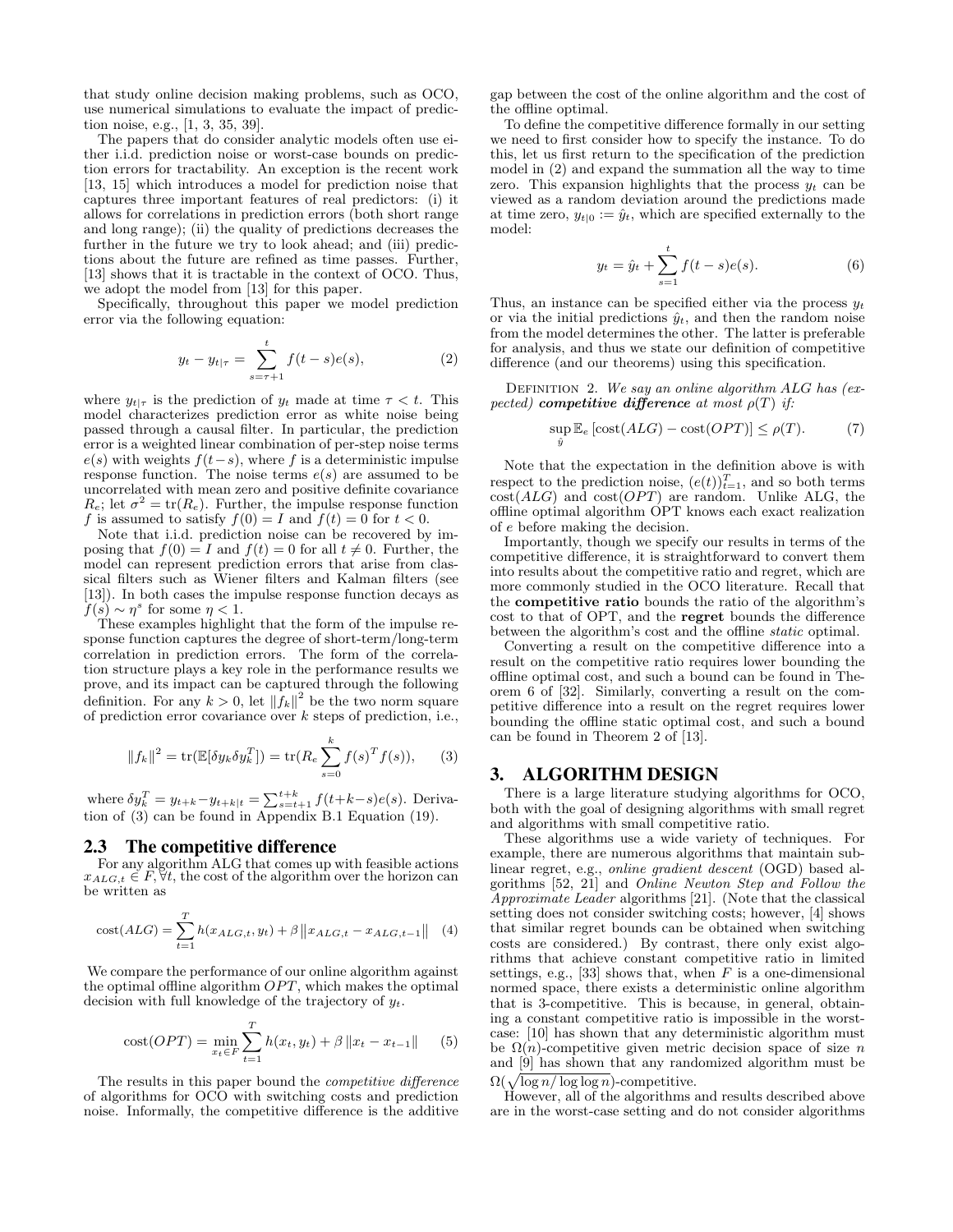that have noisy predictions available. Given noisy predictions, the most natural family of algorithms to consider come from the family of Model Predictive Control (MPC) algorithms, which is a powerful, prominent class of algorithms from the control community. In fact, the only analytic results for OCO problems with predictions to this point have come from algorithms inspired by MPC, e.g., [8, 46, 30, 12]. (Note that there is a large literature on such algorithms in control theory, e.g., [18, 37] and the references therein, but the analysis needed for OCO is different than from the stability analysis provided by the control literature.)

To this point, two promising candidate algorithms have emerged in the context of OCO: Receding Horizon Control (RHC) [31] and Averaging Fixed Horizon Control (AFHC) [32]. We discuss these two algorithms in Section 3.1 below and then introduce our novel class of Committed Horizon Control (CHC) algorithms, which includes both RHC and AFHC as special cases, in Section 3.2. The class of CHC algorithms is the focus of this paper.

#### 3.1 Two promising algorithms

At this point the two most promising algorithms for integrating noisy predictions into solutions to OCO problems are RHC and AFHC.

Receding Horizon Control (RHC): RHC operates by determining, at each timestep  $t$ , the optimal actions over the window  $(t + 1, t + w)$ , given the starting state  $x_t$  and a prediction window (horizon) of length w.

To state this more formally, let  $y_{\cdot|\tau}$  denote the vector  $(y_{\tau+1|\tau}, \ldots, y_{\tau+w|\tau})$ , the prediction of y in a w timestep prediction window at time  $\tau$ . Define  $X^{\tau+1}(x_{\tau}, y_{\cdot | \tau})$  as the vector in  $F^w$  indexed by  $t \in \{\tau+1,\ldots,\tau+w\}$ , which is the solution to

$$
\min_{x_{\tau+1},...,x_{\tau+w}} \sum_{t=\tau+1}^{\tau+w} h(x_t, y_{t|\tau}) + \sum_{t=\tau+1}^{\tau+w} \beta \|x_t - x_{t-1}\|, \quad (8)
$$
\nsubject to  $x_t \in F$ .

ALGORITHM 1 (RECEDING HORIZON CONTROL). For all  $t \leq 0$ , set  $x_{RHC,t} = 0$ . Then, at each timestep  $\tau \geq 0$ , set

$$
x_{RHC,\tau+1} = X_{\tau+1}^{\tau+1} (x_{RHC,\tau}, y_{\cdot|\tau})
$$
 (9)

RHC has a long history in the control theory literature, e.g., [8, 18, 37, 12]. However, there are few results known in the OCO literature, and most such results are negative. In particular, the competitive ratio of RHC with perfect lookahead window w is  $1+O(1/w)$  in the one-dimensional setting. The performance is not so good in the general case. In particular, outside of the one-dimensional case the competitive ration of RHC is  $1 + \Omega(1)$ , i.e., the competitive ratio does not decrease to 1 as the prediction window w increases in the worst case [33].

Averaging Fixed Horizon Control (AFHC): AFHC provides an interesting contrast to RHC. RHC ignores all history – the decisions and predictions that led it to be in the current state – while AFHC constantly looks both backwards and forwards. Specifically, AFHC averages the choices made by Fixed Horizon Control (FHC) algorithms. In particular, AFHC with prediction window size  $w$  averages the actions of w FHC algorithms, each with different predictions available to it. At time t, a FHC algorithm determines the optimal actions  $x_{t+1}, \ldots, x_{t+w}$  given a prediction window (horizon) of length  $w$  as done in RHC. But, then FHC implements all actions in the trajectory  $x_{t+1}, \ldots, x_{t+w}$  instead of just the first action  $x_t$ . Fixed Horizon Control algorithms are individually more naive than RHC, but by averaging them AFHC can provide improved worst-case performance compared to

RHC. To define the algorithm formally, let

$$
\Omega_k = \{i : i \equiv k \mod w\} \cap [-w+1, T]
$$
 for  $k = 0, ..., w-1$ .

ALGORITHM 2 (FIXED HORIZON CONTROL, VERSION  $k$ ).  $FHC^{(k)}(w)$ , is defined in the following manner. For all  $t \leq 0$ , set  $x_{FHC,t}^{(k)} = 0$ . At timeslot  $\tau \in \Omega_k$  (i.e., before  $y_{\tau+1}$  is revealed), for all  $t \in {\tau+1, ..., \tau+w}$ , use (8) to set

$$
x_{FHC,t}^{(k)} = X_t^{\tau+1} \left( x_{FHC,\tau}^{(k)}, y_{\cdot|\tau} \right). \tag{10}
$$

Note that, for  $k \geq 1$ , the algorithm starts from  $\tau = k - w$ rather than  $\tau = k$  in order to calculate  $x_{FHC,t}^{(k)}$  for  $t < k$ .

While individual  $FHC$  can have poor performance, surprisingly, by averaging different versions of  $FHC$  we can obtain an algorithm with good performance guarantee. Specifically, AF HC is defined as follows.

Algorithm 3 (Averaging Fixed Horizon Control). For all k, at each timeslot  $\tau \in \Omega_k$ , use  $FHC^{(k)}$  to determine  $x_{FHC,\tau+1}^{(k)}, \ldots, x_{FHC,\tau+w}^{(k)},$  and for  $t = 1, \ldots, T$ , set

$$
x_{AFHC,t} = \frac{1}{w} \sum_{k=0}^{w-1} x_{FHC,t}^{(k)}.
$$
 (11)

In contrast to RHC, AFHC has a competitive ratio of  $1 +$  $O(1/w)$  regardless of the dimension of the action space in the perfect lookahead model  $[32]$ <sup>1</sup>. This improvement of AFHC over RHC is illustrated in Figure 1(a), which shows for a specific setting with perfect lookahead, AFHC approaches the offline optimal with increasing prediction window size while RHC is relatively constant. (The setting used for the figure uses a simple model of a data center with a multidimensional action space, and is described in Appendix A.)

Comparing RHC and AFHC: Despite the fact that the worst-case performance of AFHC is dramatically better than RHC, RHC provides better performance than AFHC in realistic settings when prediction can be inaccurate in the lookahead window. For example, Figure 1(b) highlights that RHC can outperform AFHC by an arbitrary amount if the predictions are noisy. Specifically, if we make predictions accurate for a small window  $\gamma$  and then inaccurate for the remaining  $(w - \gamma)$  steps of the lookahead window, AFHC is affected by the inaccurate predictions whereas RHC only acts on the correct ones. The tradeoff between the worstcase bounds and average-case performance across AFHC and RHC is also evident in the results shown in Figure 3 of [32].

The contrast between Figure  $1(a)$  and  $1(b)$  highlights that, at this point, it is unclear when one should use AFHC/RHC. In particular, AFHC is more robust but RHC may be better in many specific settings. Further, the bounds we have described so far say nothing about the impact of noise on the performance (and comparison) of these algorithms.

## 3.2 A general class of algorithms

The contrast between the performance of RHC and AFHC in worst-case and practical settings is a consequence of the fact that RHC is entirely "forward looking" while AFHC keeps an "eye on the past". However, both algorithms are extreme cases in that RHC does not consider any information that led it to its current state, while AFHC looks back at w FHC algorithms – every set of predictions that led to the current state.

 $^1$  Note that this result assumes that there exists  $e_0>0, \text{ s.t. } h(x,y)\geq$  $e_0 \cdot x, \forall x, y$ , and the switching cost is  $\beta \cdot (x_t - x_{t-1})^+$  where  $(x)^+$  $max(x, 0)$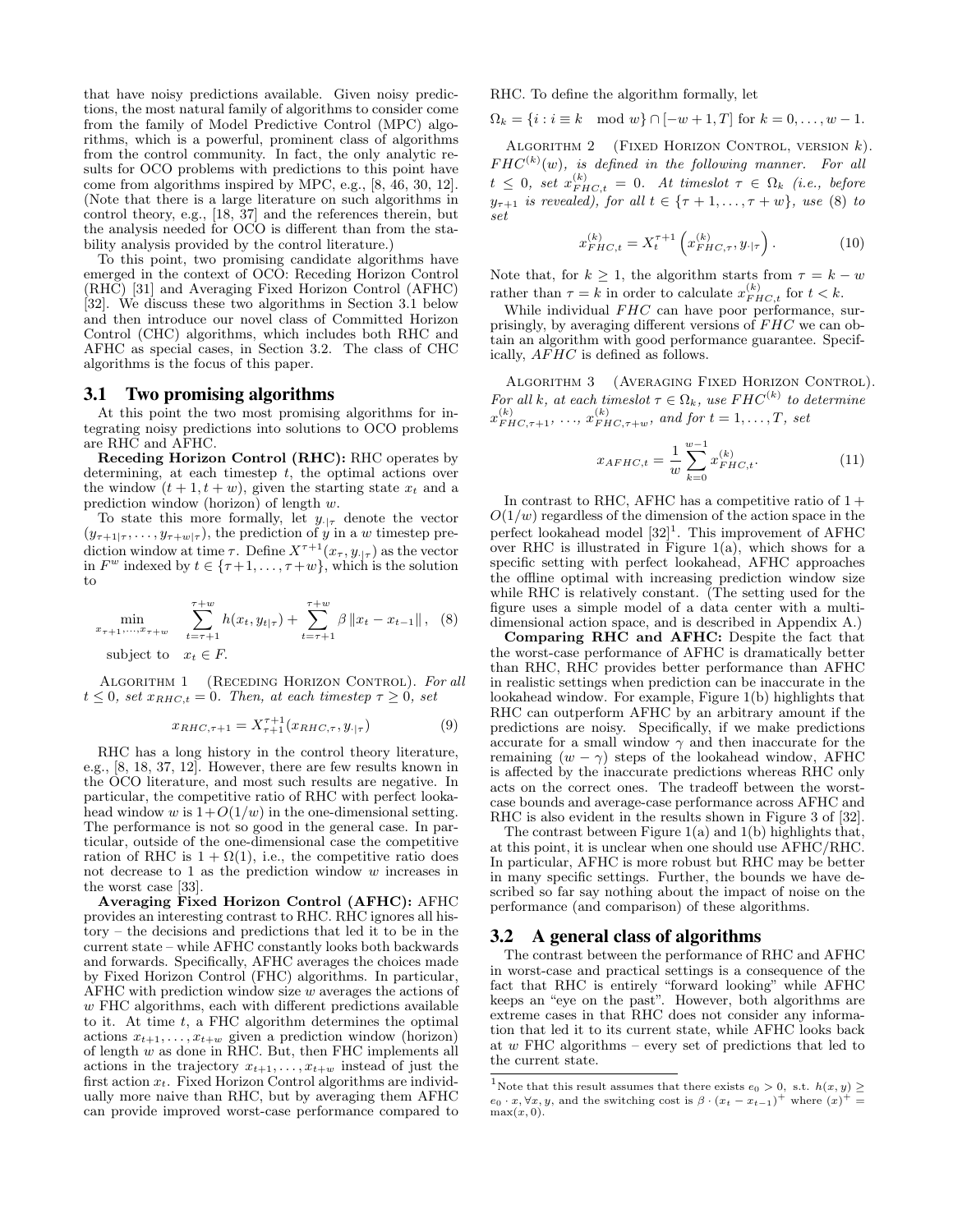

Figure 1: Total cost of RHC and AFHC, normalized by the cost of the offline optimal, versus: (a) prediction window size, (b) number of steps of perfect prediction with  $w = 10$ . Note (a) and (b) were produced under different cost settings, see Appendix A.

One way to view this difference between RHC and AFHC is in terms of commitment. In particular, AFHC has FHC algorithms that commit to the  $w$  decisions at each timestep and then the final choice of the algorithm balances these commitments by averaging across them. In contrast, RHC commits only one step at a time.

Building on this observation, we introduce the class of Committed Horizon Control (CHC) algorithms in the following. The idea behind the class is to allow commitment of a fixed number, say  $v$ , of steps. The minimal level of commitment,  $v = 1$ , corresponds to RHC and the maximal level of commitment,  $v = w$ , corresponds to AFHC. Thus, the class of CHC algorithms allows variation between these extremes.

Formally, to define the class of CHC algorithms we start by generalizing the class of FHC algorithms to allow limited commitment. An FHC algorithm with commitment level v uses a prediction window of size  $w$  but then executes (commits to) only the first  $v \in [1, w]$  actions which can be visualized by Figure 2. To define this formally, let

$$
\Psi_k = \{i : i \equiv k \mod v\} \cap [-v+1, T]
$$
 for  $k = 0, ..., v-1$ .

Fixed horizon control with lookahead window w and commitment level v,  $FHC^{(k)}(v, w)$ , is defined in the following manner. For notational convenience, we write  $x^{(k)} \equiv x_{FHC(v,w)}^{(k)}$ .

Algorithm 4 (FHC with Limited Commitment). For all  $t \leq 0$ , set  $x_{FHC,t}^{(k)} = 0$ . At timeslot  $\tau \in \Psi_k$  (i.e., before  $y_{\tau+1}$  is revealed), for all  $t \in {\tau+1, \ldots, \tau+v}$ , use (8) to set

$$
x_t^{(k)} = X_t^{\tau+1} \left( x_\tau^{(k)}, y_{\cdot|\tau} \right). \tag{12}
$$

Note that, for  $k \geq 1$ , the algorithm starts from  $\tau = k - v$ rather than  $\tau = k$  in order to calculate  $x_t^{(k)}$ . We can see that FHC with limited commitment is very similar to FHC as both use  $(8)$  to plan w timesteps ahead, but here only the first  $v$  steps are committed to action.

 $CHC(v, w)$ , the CHC algorithm with prediction window w and commitment level  $v$ , averages over  $v$  FHC algorithms with prediction window  $w$  and commitment level  $v$ . Figure 3 provides an overview of CHC. For conciseness in the rest of the paper, we will use  $x_t^{(k)}$  to denote the action decided by  $\text{FHC}^{(k)}(v,w)$  at time t.

ALGORITHM 5 (COMMITTED HORIZON CONTROL). At each timeslot  $\tau \in \Psi_k$ , use  $FHC^{(k)}(v, w)$  to determine  $x_{\tau+1}^{(k)}, \ldots,$ 



Figure 2: Fixed Horizon Control with commitment level  $v:$  optimizes once every  $v$  timesteps for the next  $w$  timesteps and commits to use the first  $v$  of them.



Figure 3: Committed Horizon Control: at each timestep, it averages over all  $v$  actions defined by the  $v$  FHC algorithms with limited commitment.

$$
x_{\tau+v}^{(k)}, \text{ and at timeslot } t \in 1, ..., T, CHC(v, w) \text{ sets}
$$

$$
x_{CHC,t} = \frac{1}{v} \sum_{k=0}^{v-1} x_t^{(k)} \tag{13}
$$

RHC and AFHC are the extreme levels of commitment in CHC policies and, as we see in the analysis that follows, it is often beneficial to use intermediate levels of commitment depending on the structure of prediction noise.

#### 4. AVERAGE-CASE ANALYSIS

We now present the main technical results of this paper, which analyze the performance of CHC algorithms and address several open challenges relating to the analysis of RHC and AFHC. In this section we characterize the average case performance of CHC as a function of the commitment level  $v$ of the policy and properties of the prediction noise, i.e., the variance of prediction noise  $e(s)$  and the form of the correlation structure,  $f(s)$ . Concentration bounds are discussed in Section 5. All proofs are presented in Appendix B.

Our main result establishes bounds on the competitive difference of CHC under noisy predictions. Since CHC generalizes RHC and AFHC, our result also provides the first analysis of RHC with noisy predictions and further enables a comparison between RHC and AFHC based on the properties of the prediction noise.

Prior to this paper, only AFHC has been analyzed in the case of OCO with noisy predictions [13]. Further, the analysis of AFHC in [13] depends delicately on the structure of the algorithm and thus cannot be generalized to other policies, such as RHC. Our results here are made possible by a novel analytic technique that transforms the control strategy employed by OPT, one commitment length at a time, to the control strategy employed by  $FHC^{(k)}(v, w)$ . At each intermediate step, we exploit the optimality of  $FHC^{(k)}(v, w)$ within the commitment length to bound the difference in costs; the sum of these costs over the entire transformation gives a bound on the difference in costs between  $OPT$  and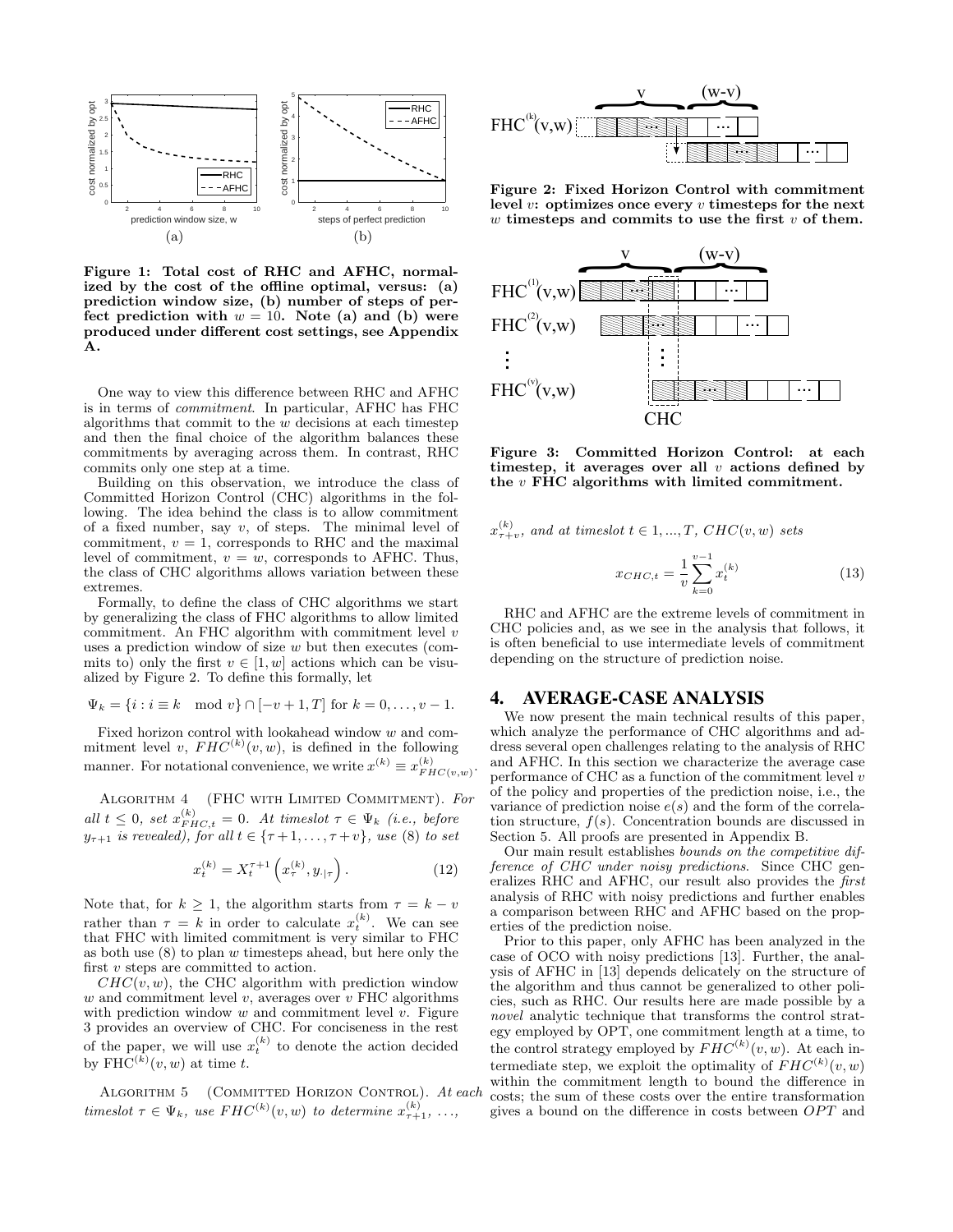$FHC^{(k)}(v, w)$ . We then exploit Jensen's inequality to extend this bound on competitive difference to CHC.

Theorem 1 below presents our main result characterizing the performance of CHC algorithms under noisy predictions for functions that are  $\alpha$ -Hölder continuous in the second argument; in particular,  $\alpha = 1$  corresponds to the class of function that is Lipschitz continuous in the second argument.

THEOREM 1. Assuming that the prediction error follows (2), then for h that is  $\alpha$ -Hölder continuous in the second argument, we have

$$
\mathbb{E} \text{cost}(CHC) \leq \mathbb{E} \text{cost}(OPT) + \frac{2T\beta D}{v} + \frac{2GT}{v} \sum_{k=0}^{v-1} ||f_k||^{\alpha}.
$$
\n(14)

Note that, while Theorem 1 is stated in terms of the competitive difference, it can easily be converted into results about the competitive ratio and regret as explained in Section 2.

There are two terms in the bound on the competitive difference of CHC: (i) The first term  $\frac{2T\beta D}{v}$  can be interpreted as the price of switching costs due to limited commitment; this term decreases as the commitment level  $v$  increases. (ii) The second term  $\frac{2GT}{v}\sum_{k=0}^{v-1} ||f_k||^{\alpha}$  represents the impact of prediction noise on the competitive difference and can be characterized by  $||f_k||$  (defined in (3)), which is impacted by both the variance of  $e(s)$  and the structural form of the prediction noise correlation,  $f(s)$ .

Theorem 1 allows us to immediately analyze the performance of RHC and AFHC as they are special cases of CHC. We present our results comparing the performance of RHC and AFHC by analyzing how the optimal level of commitment, v, depends on properties of the prediction noise.

In order to make concrete comparisons, it is useful to consider specific forms of prediction noise. Here, we consider four cases: (i) i.i.d. prediction noise, (ii) prediction noise with long range correlation, (iii) prediction noise with short range correlation, and (iv) prediction noise with exponentially decaying correlation. All four cases can be directly translated to assumptions on the correlation structure,  $f(\cdot)$ . Recall that many common predictors, e.g., Wiener and Kalman filters, yield f that is exponentially decaying.

i.i.d. prediction noise. The assumption of i.i.d. prediction noise is idealistic since it only happens when the forecast for  $y_t$  is optimal based on the information prior to time t for all  $t = 1, \ldots, T$  [22]. However, analysis of the i.i.d. noise is instructive and provides a baseline for comparison with more realistic models. In this case, Theorem 1 can be specialized as follows. Recall that  $\mathbb{E}[e(s)e(s)^T] = R_e$ , and  $tr(R_e) = \sigma^2$ .

Corollary 2. Consider i.i.d. prediction error, i.e.,

$$
f(s) = \begin{cases} I, & s = 0\\ 0, & otherwise. \end{cases}
$$

If h satisfies is  $\alpha$ -Hölder continuous in the second argument, then the expected competitive difference of CHC is upper bounded by

$$
\mathbb{E} \text{cost}(CHC) \leq \mathbb{E} \text{cost}(OPT) + \frac{2T\beta D}{v} + 2GT\sigma^{\alpha},
$$

which is minimized when  $v^* = w$ .

This can be proved by simply applying the form of  $f(s)$  to (14). Corollary 2 highlights that, in the i.i.d. case, the level of commitment that minimizes the competitive difference always coincides with the lookahead window  $w$ , independent of all other parameters. This is intuitive since, when prediction noise is i.i.d., increasing commitment level does not

increase the cost due to prediction errors. Combined with the fact that increasing the commitment level decreases the costs incurred by switching, we can conclude that  $AFHC$  is optimal in the i.i.d. setting.

Long range correlation. In contrast to i.i.d. prediction noise, another extreme case is when prediction noise has strong correlation over a long period of time. This is pessimistic and happens when past prediction noise has farreaching effects on the prediction errors in the future, i.e., the current prediction error is sensitive to errors in the distant past. In this case, prediction only offers limited value since prediction errors accumulate. For long range correlation, we can apply Theorem 1 as follows.

COROLLARY 3. Consider prediction errors with long range correlation such that

$$
||f(s)||_F = \begin{cases} c, & s \le L \\ 0, & s > L, \end{cases}
$$

where  $L > w$ . If h is  $\alpha$ -Hölder continuous in the second argument, the expected competitive difference of CHC is upper bounded by

$$
\mathbb{E} \text{cost}(CHC) - \mathbb{E} \text{cost}(OPT) \le \frac{2T\beta D(\alpha + 2) - 4GTc^{\alpha} \sigma^{\alpha}}{\alpha + 2} v^{-1} + \frac{2^{3 + \frac{\alpha}{2}}GTc^{\alpha} \sigma^{\alpha}}{\alpha + 2} v^{\alpha/2}.
$$

If  $\frac{\beta D}{Gc^{\alpha}\sigma^{\alpha}} > \alpha(2w)^{1+\frac{\alpha}{2}} + 2$ , then  $v^* = w$ ; if  $\frac{\beta D}{Gc^{\alpha}\sigma^{\alpha}} < \frac{2}{\alpha+2}$ , then  $v^* = 1$ , otherwise  $v^*$  is in between 1 and w.

Corollary 3 highlights that, in the case of long range correlation, the level of commitment that minimizes the competitive difference depends on the variance  $\sigma^2$ , the switching cost  $\beta$ , the smoothness  $G(\alpha)$ , and the diameter of the action space D.

The term  $\frac{\beta D}{Gc^{\alpha} \sigma^{\alpha}}$  can be interpreted as a measure of the relative importance of the switching cost and the prediction loss. If  $\frac{\beta D}{Gc^{\alpha}\sigma^{\alpha}} = \frac{2}{\alpha+2} \in O(1)$ , i.e., the one step loss due to prediction error is on the order of the switching cost, then  $v^* = 1$  and RHC optimizes the performance bound; if  $\frac{\beta D}{Gc^{\alpha}\sigma^{\alpha}} = \alpha(2w)^{1+\frac{\alpha}{2}} + 2 \in \Omega(w)$ , then  $v^* = w$  and  $AFHC$ optimizes the performance bound. Otherwise,  $v^* \in (1, w)$ .

We illustrate these results in Figure  $4(a)$  which plots the competitive difference as a function of the commitment level for various parameter values. The case for the dashed line satisfies  $\frac{\beta D}{Gc^{\alpha}\sigma^{\alpha}} > \alpha (2w)^{1+\frac{\alpha}{2}} + 2$  and shows competitive difference decreases with increasing levels of commitment. Here, the window size is 100, and thus AFHC minimizes the competitive difference, validating Corollary 3. The dot-dashed line satisfies  $\frac{\beta D}{Gc^{\alpha}\sigma^{\alpha}} < \frac{2}{\alpha+2}$  and shows the increase in competitive difference with commitment, highlighting that RHC is optimal. The solid line does not satisfy either of these conditions and depicts the minimization of competitive difference at intermediate levels of commitment (marked with a circle). Figure 4(b) illustrates the relationship between  $\alpha$ and the optimal commitment level  $v^*$  (marked with a circle that corresponds to the same  $v^*$  as in Figure 4(a)). As  $\alpha$ increases, the prediction loss increases, and thus the optimal commitment level decreases to allow for updated predictions.

Short range correlation. Long range correlation is clearly pessimistic as it assumes that the prediction noise is always correlated within the lookahead window. Here, we study another case where prediction noise can be correlated, but only within a small interval that is less than the lookahead window w. This is representative of scenarios where only limited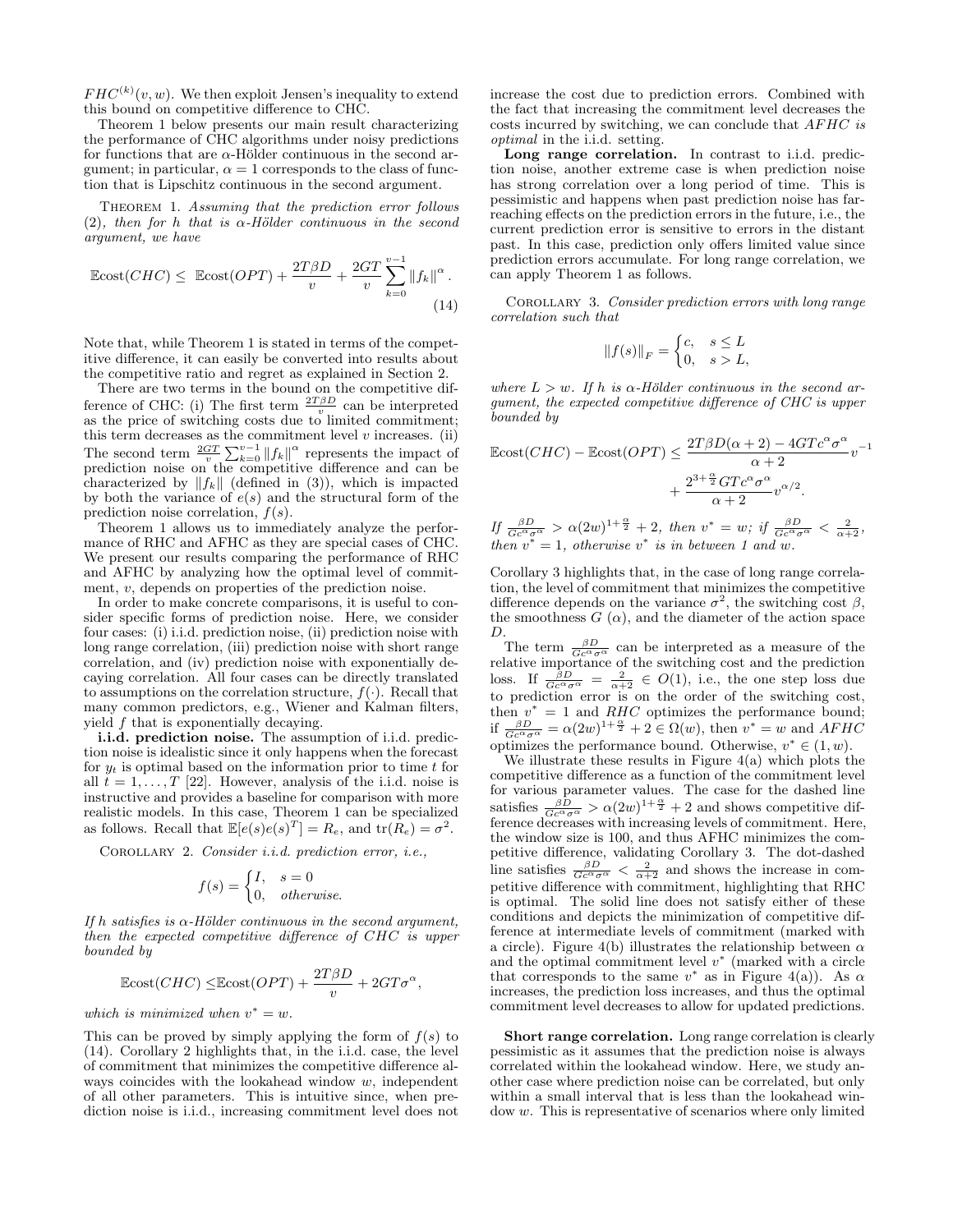

Figure 4: Illustration of Corollary 3, for long range dependencies. (a) shows the time averaged expected competitive difference as a function of the commitment level, and (b) shows the optimal commitment level as a function of  $\alpha$ .

past prediction noises affect the current prediction. For such short range correlation, Theorem 1 gives us:

COROLLARY 4. Consider prediction errors with short range correlation such that

$$
||f(s)||_F = \begin{cases} c, & s \le L \\ 0, & s > L, \end{cases}
$$

where  $L \leq w$ . If h is  $\alpha$ -Hölder continuous in the second argument, the expected competitive difference of CHC is upper bounded by:

if  $v > L$ 

$$
\begin{aligned} \text{Ecost}(CHC) - \text{Ecost}(OPT) &\leq \frac{2T\beta D}{v} + 2GT(c\sigma)^{\alpha} (L+1)^{\alpha/2} \\ &- \frac{2GT}{v} \frac{(c\sigma)^{\alpha}}{\alpha+2} ((L+1)^{\alpha/2} (\alpha L-2) + 1); \end{aligned}
$$
\nif  $v \leq L$ 

$$
\begin{aligned} \text{Ecost}(CHC) - \text{Ecost}(OPT) &\leq \frac{2T\beta D}{v} \\ &+ \frac{4GTc^{\alpha}\sigma^{\alpha}}{v(\alpha+2)}((v+1)^{(\alpha+2)/2} - 1). \end{aligned}
$$

If  $\frac{\beta D}{Gc^{\alpha}\sigma^{\alpha}} > H(L)$ , where  $H(L) = \frac{1}{\alpha+2}((L+1)^{\alpha/2}(\alpha L (2) + 1$ , then  $v^* = w$ ; if  $\frac{\beta D}{Gc^{\alpha}\sigma^{\alpha}} < \min(H(L), \frac{2}{\alpha+2})$ , then  $v^* = 1$ , otherwise  $v^*$  is in between 1 and w.

Corollary 4 shows that the structure of the bound on the competitive difference itself depends on the relative values of  $v$  and  $L$ . In terms of the optimal commitment level, Corollary 4 shows that, similar to Corollary 3, the term  $\frac{\beta D}{Gc^{\alpha}\sigma^{\alpha}}$ comes into play again; however, unlike Corollary 3 (where  $L > w$ ), the optimal commitment level now also depends on the length of the interval, L, within which prediction errors are correlated. Note that  $H(L)$  is increasing in L. If  $\frac{\beta D}{Gc^{\alpha}\sigma^{\alpha}} > H(L)$ , i.e., the prediction loss and the length of the correlated prediction error interval are small compared to the switching cost, then  $v^* = w$  and thus AFHC optimizes the performance bound. On the other hand, if the prediction loss and L are large compared to the switching cost, then  $v^* = 1$ , and thus  $\overline{R} \overline{H} C$  optimizes the bound; otherwise,  $v^*$  lies is between 1 and w, and thus intermediate levels of commitment under CHC perform better than AFHC and RHC.

Note that when prediction noise is i.i.d., we have  $L = 0$ and  $H(L) < 0$ ; hence we have  $\frac{\beta D}{Gc^{\alpha}\sigma^{\alpha}} > H(L)$  and thus  $v^* = w$ , which corresponds to the conclusion of Corollary 2.



Figure 5: Illustration of Corollary 4, for short range correlations. (a) shows the time averaged expected competitive difference as a function of the commitment level, and (b) shows the optimal commitment level as a function of  $\alpha$ .

We illustrate these results in Figure 5(a), which plots the competitive difference as a function of the commitment for various parameter values. The dashed line satisfies  $\frac{\beta D}{Gc^{\alpha}\sigma^{\alpha}}$  >  $H(L)$  and shows the drop in competitive difference with increasing levels of commitment. The competitive difference is lowest when the commitment level is 100, which is also the window size, thus validating the optimality of AFHC as per Corollary 4. The dot-dashed line satisfies  $\frac{\beta D}{Gc\sigma}$  < min( $H(L)$ ,  $\frac{2}{\alpha+2}$ ) and shows the increase in competitive difference with commitment, highlighting that RHC is optimal. The solid line does not satisfy either of these conditions and depicts the minimization of competitive difference at intermediate levels of commitment. Figure 5(b) illustrates the relationship between  $\alpha$  and the optimal commitment level  $v^*$ . As  $\alpha$  increases, loss due to prediction noise increases; as a result,  $v^*$  decreases.

Exponentially decaying correlation. Exponentially decaying correlation is perhaps the most commonly observed model in practice and is representative of predictions made via Wiener [47] or Kalman [27] filters. For clarity of illustration we consider the case of  $\alpha = 1$  here. In this case, Theorem 1 results in the following corollary.

COROLLARY 5. Consider prediction errors with exponentially decaying correlation, i.e., there exists  $a < 1$ , such that

$$
||f(s)||_F = \begin{cases} ca^s, & s \ge 0\\ 0, & s < 0. \end{cases}
$$

If  $h$  is 1-Hölder continuous, then the expected competitive difference of CHC is upper bounded by

$$
\begin{aligned} \text{Ecost}(CHC) - \text{Ecost}(OPT) &\leq \frac{2T\beta D}{v} + \frac{2GTc\sigma}{1 - a^2} \\ &- \frac{a^2(1 - a^{2v})GTc\sigma}{v(1 - a^2)^2} \end{aligned}
$$

.

When  $\frac{\beta D}{Gc\sigma} \geq \frac{a^2}{2(1-a^2)}$  the commitment that minimizes the performance bound is  $v^* = w$ , i.e., AFHC minimizes the performance bound. When  $\frac{\beta D}{Gc\sigma} < \frac{a^2}{2(1+1)}$  $\frac{a^2}{2(1+a)}$ ,  $v^* = 1$ , *i.e.*, RHC minimizes the performance bound.

Corollary 5 shows that when the prediction noise  $\sigma$  and the correlation decay parameter  $a$  are small, the loss due to switching costs is dominant, and thus commitment is valuable; on the other hand, when  $\sigma$  and  $a$  are large, then the loss due to inaccurate predictions is dominant, and thus a smaller commitment is preferable to exploit more updated predictions.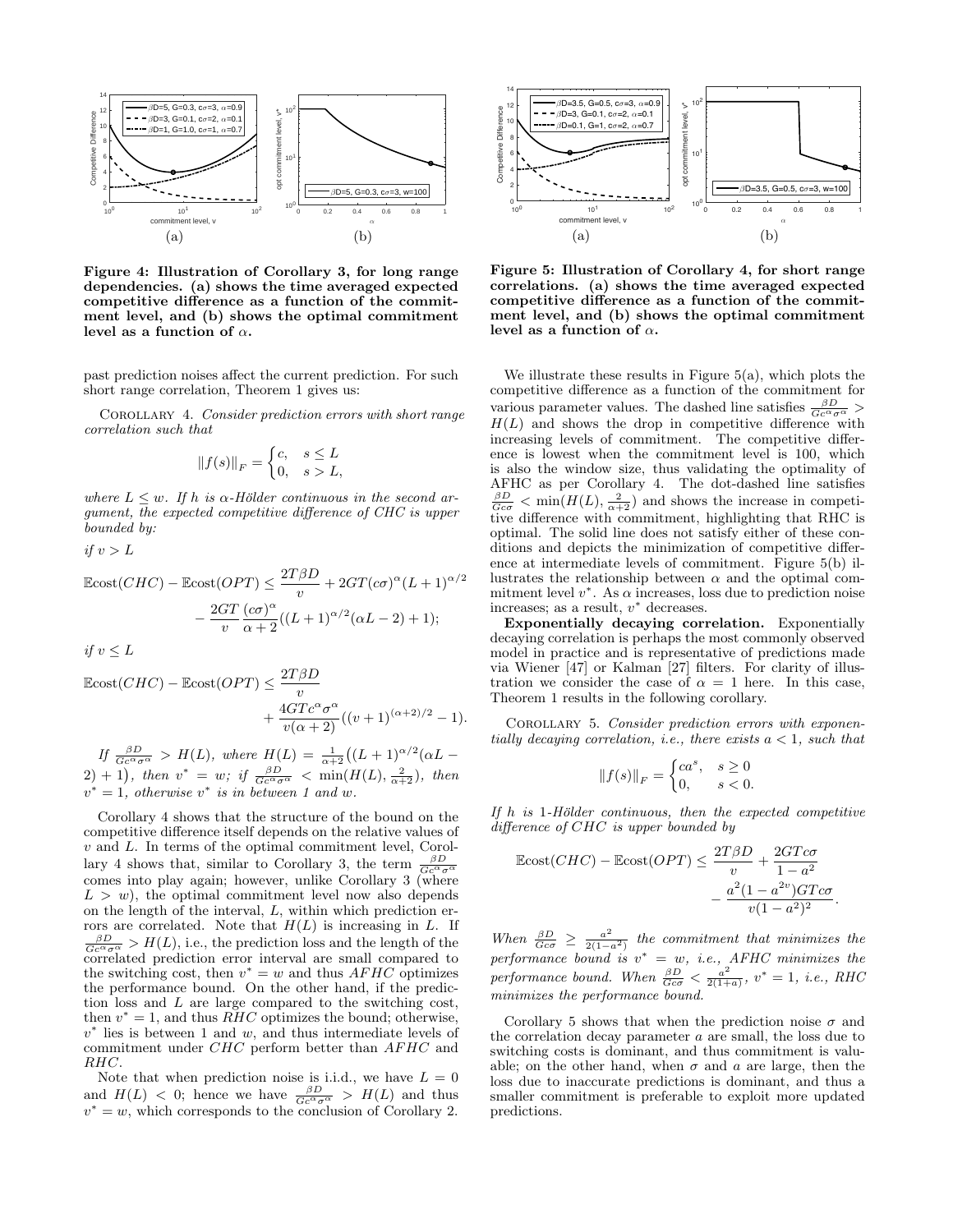

Figure 6: Illustration of Corollary 5, for exponentially decaying correlations. (a) shows the time averaged expected competitive difference as a function of the commitment level, and (b) shows the optimal commitment level as a function of the decay parameter, a.

We illustrate these results in Figure  $6(a)$ , which plots the competitive difference as a function of the commitment for various parameter values. The dashed line satisfies  $\frac{\beta D}{Gc\sigma}$  >  $\frac{a^2}{2(1-a^2)}$  and shows the drop in competitive difference with increasing levels of commitment. The competitive difference is lowest when the commitment level is 100, which is also the window size, thus validating the optimality of AFHC as per Corollary 5. The dot-dashed line satisfies  $\frac{\beta D}{Gc\sigma} > \frac{a^2}{2(1+1)^2}$  $2(1+a)$ and shows the increase in competitive difference with commitment, highlighting that RHC is optimal. The solid line does not satisfy either of these conditions and depicts the minimization of competitive difference at intermediate levels of commitment. Figure 6(b) illustrates the relationship between  $a$  and the optimal commitment level  $v^*$ . As  $a$  increases, correlation decays more slowly, and thus the loss due to prediction noise becomes dominant; as a result,  $v^*$ decreases.

Strong convexity. All of our results to this point depend on the diameter of the action space D. While this dependence is common in OCO problems, e.g., [52, 26], it is not desirable.

Our last result in this section highlights that it is possible to eliminate the dependence on  $D$  by making a stronger structural assumption on  $h$  – strong convexity. In particular, we say that  $\bar{h}(\cdot)$  is m−strongly convex in the first argument with respect to the norm of the switching cost  $\|\cdot\|$  if  $\forall x_1, x_2, y,$ 

$$
h(x_1, y) - h(x_2, y) \ge \langle \partial_x h(x_2, y) \cdot (x_1 - x_2) \rangle + \frac{m}{2} ||x_1 - x_2||^2.
$$

Under the assumption of strong convexity, we obtain the following bound.

THEOREM 6. If  $h$  is m-strongly convex in the first argument with respect to  $\|\cdot\|$  and  $\alpha$ -Hölder continuous in the second argument, we have

$$
\mathbb{E} \text{cost}(CHC) - \mathbb{E} \text{cost}(OPT) \le \frac{2\beta^2 T}{mv} + 2GT \sum_{k=0}^{v-1} ||f_k||^{\alpha}.
$$

Theorem 6 is useful when the diameter of the feasible set  $D$  is large or unbounded; when  $D$  is small, we can apply Theorem 1 instead. As above, it is straightforward to apply the techniques in Corollaries  $2 - 5$  to compute  $v^*$  for strongly convex h under different types of prediction noise<sup>2</sup>.

## 5. CONCENTRATION BOUNDS

Our results to this point have focused on the performance of CHC algorithms in expectation. In this section, we establish bounds on the distribution of costs under CHC algorithms. In particular, we prove that, under a mild additional assumption, the likelihood of cost exceeding the average case bounds proven in Section 4 decays exponentially.

For simplicity of presentation, we state and prove the concentration result for  $CHC$  when the online parameter y is one-dimensional. In this case,  $R_e = \sigma^2$ , and the correlation function  $f : \mathbb{N} \to R$  is a scalar valued function. The results can be generalized to the multi-dimensional setting at the expense of considerable notational complexity in the proofs.

Additionally, for simplicity of presentation we assume (for this section only) that  $\{e(t)\}_{t=1}^T$  are uniformly bounded, i.e.,  $\exists \epsilon > 0$ , s.t.  $\forall t, |\epsilon(t)| < \epsilon$ . Note that, with additional effort, the boundedness assumption can be relaxed to the case of  $e(t)$  being subgaussian, i.e.,  $\mathbb{E}[\exp(e(t)^2/\epsilon^2)] \leq 2$ , for some  $\epsilon > 0.3$ 

Given  $\{\hat{y}_t\}_{t=1}^T$ , the competitive difference of  $CHC$  is a random variable that is a function of the prediction error  $e(t)$ . To state our concentration results formally, let  $V_1T$  be the upper bound of the expected competitive difference of CHC in (14), i.e.,  $V_1 T = \frac{2T\beta D}{v} + \frac{2GT}{v} \sum_{k=1}^{v} ||f_k||^{\alpha}$ .

THEOREM 7. Assuming that the prediction error follows (2), and h is  $\alpha$ -Hölder continuous in the second argument, we have

$$
\mathbb{P}(\text{cost}(CHC) - \text{cost}(OPT) > V_1T + u)
$$
\n
$$
\leq \exp\left(\frac{-u^2\alpha^2}{2^{1+2\alpha}G^2\varepsilon^2TF(v)}\right),
$$

for any  $u > 0$ , where  $F(v) = \left(\frac{1}{v} \sum_{k=0}^{v-1} (v-k)^{\alpha} |f(k)|^{\alpha}\right)^2$ .

This result shows that the competitive difference has a sub-Gaussian tail, which decays much faster than the normal large deviation bounds obtained by bounding moments, i.e., Markov Inequality, the rate of decay is dependent on the sensitivity of h to disturbance in the second argument  $(G, \alpha)$ , the size of variation ( $\varepsilon$ ), and the correlation structure  $(F(v))$ . This is illustrated in Figure 7, where we show the distribution of the competitive difference of CHC under different prediction noise correlation assumptions. We can see that, for prediction noise that decays fast (i.i.d. and exponentially decaying noise with small  $a$ ) in Figure 7(a), the distribution is tightly concentrated around the mean, whereas for prediction noise that are fully correlated (short range correlation and long range correlation) in Figure 7(b), the distribution is more spread out.

If we consider the time-averaged competitive difference, or the regret against the offline optimal, we can equivalently state Theorem 7 as follows.

Corollary 8. Assuming that the prediction error follows (2), and h is  $\alpha$ -Hölder continuous, the probability that the regret of CHC against the offline optimal exceeds  $V_1$  can be bounded by

$$
\mathbb{P}\left(\frac{1}{T}\left[\text{cost}(CHC) - \text{cost}(OPT)\right] > V_1 + u\right)
$$
\n
$$
\leq \exp\left(\frac{-u^2}{2^{1+2\alpha}G^2\varepsilon^{2\alpha}F(v)/T}\right),
$$

<sup>&</sup>lt;sup>2</sup>We only need to change  $\beta D$  with  $\beta^2/m$  in the bounds of the corollaries to draw parallel conclusions.

 $^3 \mathrm{This}$  involves more computation and worse constants in the concentration bounds. Interested readers are referred to Theorem 12 and the following remark of [11] for a way to generalize the concentration bound.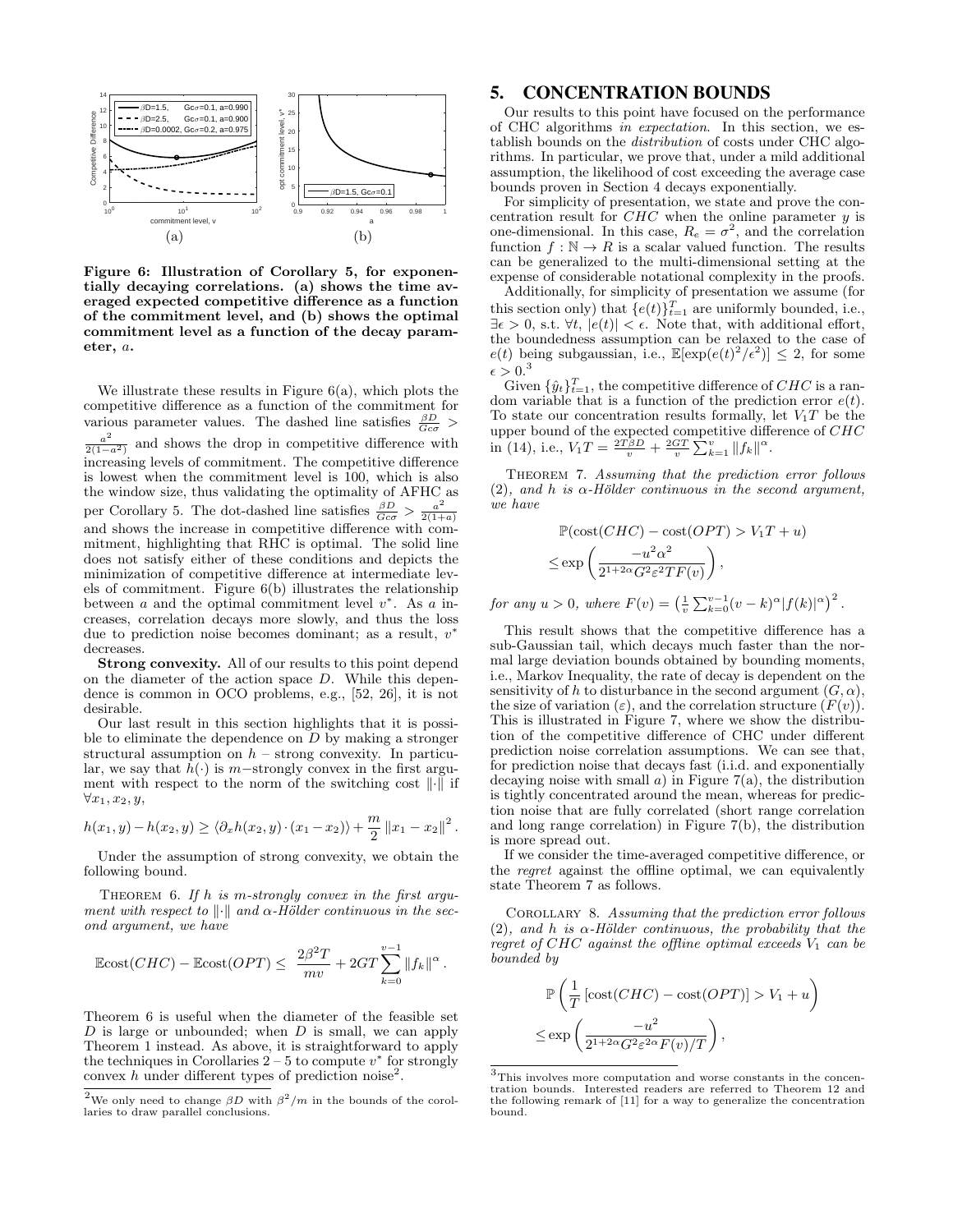

Figure 7: The cumulative distribution function and average-case bounds under different correlation structures: (a) i.i.d prediction noise; exponentially decaying,  $a = 2/3$ ; (b) long range; short range,  $L = 4$ . Competitive differences simulated with random realization of standard normal  $e(t)$  1000 times under the following parameter values:  $T = 100, v = 10, \beta D =$  $1, G = 0.1, \alpha = 1, c = 1.$ 

where  $F(v) = \left(\frac{1}{v}\sum_{k=0}^{v-1}(v-k)|f(k)|^{\alpha}\right)^2$ . Assuming  $f(s) \leq$ C for  $s = 0, \ldots, v$ , then  $\lim_{T \to \infty} F(v)/T = 0$  if either  $v \in$  $O(1)$ , or  $f(s) \leq c\eta^s$  for some  $\eta < 1$ .

Corollary 8 shows that, when either the commitment level v is constant, or the correlation  $f(s)$  is exponentially decaying, the parameter of concentration  $F(v)/T$  for the regret of CHC tends to 0. The full proof is given in Appendix B.6. To prove this result on the concentration of the competitive difference, we make heavy use of the fact that h is  $\alpha$ -Hölder continuous in the second argument, which implies that the competitive difference is  $\alpha$ -Hölder continuous in e. This allows application of the method of bounded difference, i.e., we bound the difference of  $V(e)$  where one component of  $e$ is replaced by an identically-distributed copy. More specifically, we use the following lemma, the one-sided version of one due to McDiarmid:

LEMMA 9 ([38], LEMMA 1.2). Let  $X = (X_1, ..., X_n)$  be independent random variables and Y be the random variable  $f(X_1, \ldots, X_n)$ , where function f satisfies

$$
|f(x) - f(x'_k)| \le c_k
$$

whenever x and  $x'_k$  differ in the kth coordinate. Then for any  $t > 0$ ,

$$
\mathbb{P}(Y - \mathbb{E}Y > t) \le \exp\left(\frac{-2t^2}{\sum_{k=1}^n c_k^2}\right).
$$

#### 6. CONCLUDING REMARKS

OCO problems with switching costs and noisy predictions are widely applicable in networking and distributed systems. Prior efforts in this area have resulted in two promising algorithms – RHC and AFHC. Unfortunately, it is not obvious when each algorithm should be used. Further, thus far, only AFHC has been analyzed in the presence of noisy predictions, despite the fact that RHC is seemingly more resistant to prediction noise in many settings.

In this paper, we provide the first analysis of RHC with noisy predictions. This novel analysis is made possible by the introduction of our new class of online algorithms, CHC, that allows for arbitrary levels of commitment, thus generalizing RHC and AFHC. Our analysis of CHC provides explicit results characterizing the optimal commitment level as a function of the variance and correlation structure of the prediction noise. In doing so, we characterize when RHC/AFHC is better depending on the properties of the prediction noise, thus addressing an important open challenge in OCO.

Our focus in this paper has been on the theoretical analysis of CHC and its implications for RHC and AFHC. The superiority of CHC suggests that it is a promising approach for integrating predictions into the design of systems, especially those that operate in uncertain environments. Going forward, it will be important to evaluate the performance of CHC algorithms in settings where RHC and AFHC have been employed, such as dynamic capacity provisioning, geographical load balancing, and video streaming.

#### Acknowledgments

This research is supported in part by NSF Award CNS-1464388, CNS-1464151, CNS-1319820, EPAS-1307794, CNS-0846025, CCF-1101470 and the ARC through DP130101378.

# 7. REFERENCES

- [1] M. A. Adnan, R. Sugihara, and R. K. Gupta. Energy efficient geographical load balancing via dynamic deferral of workload. In IEEE Int. Conf. Cloud Computing (CLOUD), pages 188–195, 2012. [2] Hölder condition.
- https://en.wikipedia.org/wiki/Holder\_condition. Accessed: 2015-11-23.
- [3] G. Ananthanarayanan, A. Ghodsi, S. Shenker, and I. Stoica. Effective straggler mitigation: Attack of the clones. In Proc. NSDI, volume 13, pages 185–198, 2013.
- [4] L. Andrew, S. Barman, K. Ligett, M. Lin, A. Meyerson, A. Roytman, and A. Wierman. A tale of two metrics: Simultaneous bounds on competitiveness and regret. In Conf. on Learning Theory (COLT), pages 741–763, 2013.
- [5] M. Asawa and D. Teneketzis. Multi-armed bandits with switching penalties. IEEE Transactions on Automatic Control, 41(3):328–348, 1996.
- [6] N. Bansal, A. Gupta, R. Krishnaswamy, K. Pruhs, K. Schewior, and C. Stein. A 2-competitive algorithm for online convex optimization with switching costs. In LIPIcs-Leibniz International Proceedings in Informatics, volume 40. Schloss Dagstuhl-Leibniz-Zentrum fuer Informatik, 2015.
- [7] A. Bartolini, M. Cacciari, A. Tilli, and L. Benini. A distributed and self-calibrating model-predictive controller for energy and thermal management of high-performance multicores. In Design, Automation & Test in Europe Conference & Exhibition (DATE), 2011, pages 1–6. IEEE, 2011.
- [8] A. Bemporad and M. Morari. Robust model predictive control: A survey. In Robustness in identification and  $control$ , pages  $207-226$ . Springer, 1999.
- [9] A. Blum, H. Karloff, Y. Rabani, and M. Saks. A decomposition theorem and bounds for randomized server problems. In Proc. Symp. Found. Comp. Sci. (FOCS), pages 197–207, Oct 1992.
- [10] A. Borodin, N. Linial, and M. E. Saks. An optimal on-line algorithm for metrical task system. J.  $ACM$ ,  $39(4)$ :  $745-763$ , 1992.
- [11] S. Boucheron, G. Lugosi, and O. Bousquet. Concentration inequalities. In Advanced Lectures on Machine Learning, pages 208–240. Springer, 2004.
- [12] E. F. Camacho and C. B. Alba. Model predictive control. Springer, 2013.
- [13] N. Chen, A. Agarwal, A. Wierman, S. Barman, and L. L. H. Andrew. Online convex optimization using predictions. In Proc. ACM SIGMETRICS, pages 191-204. ACM, 2015.
- [14] N. Chen, L. Gan, S. H. Low, and A. Wierman. Distributional analysis for model predictive deferrable load control. In Decision and Control (CDC), 2014 IEEE 53rd Annual Conference on, pages 6433–6438. IEEE, 2014.
- [15] L. Gan, A. Wierman, U. Topcu, N. Chen, and S. H. Low. Real-time deferrable load control: Handling the uncertainties of renewable generation. SIGMETRICS Perform. Eval. Rev., 41(3):77–79, Jan. 2014.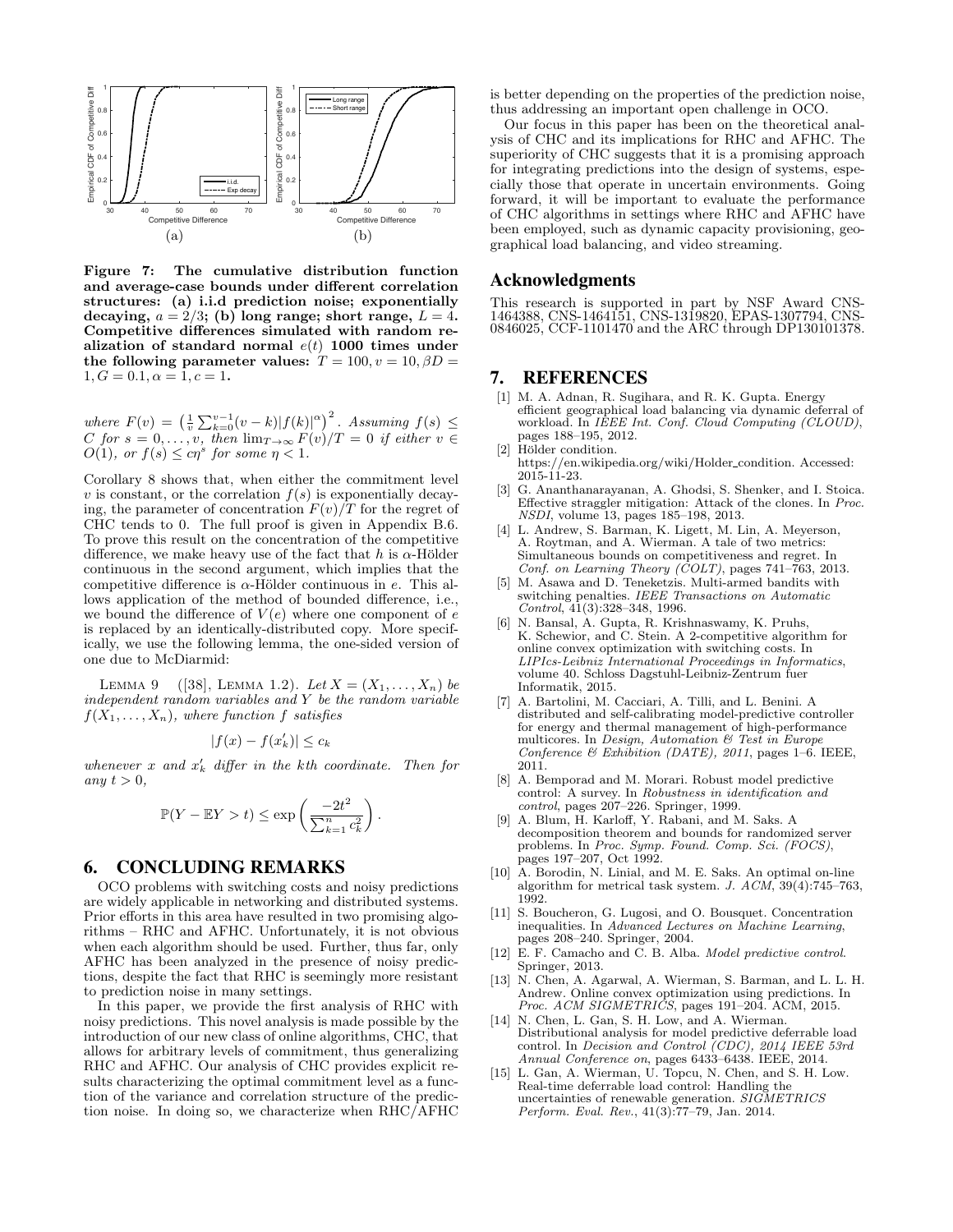- [16] A. Gandhi, Y. Chen, D. Gmach, M. Arlitt, and M. Marwah. Minimizing Data Center SLA Violations and Power Consumption via Hybrid Resource Provisioning. In Proceedings of the 2011 International Green Computing Conference, IGCC '11, pages 49–56, Orlando, FL, USA, 2011.
- [17] A. Gandhi, M. Harchol-Balter, and I. Adan. Server farms with setup costs. Performance Evaluation, 67:1123-1138, 2010.
- [18] C. E. Garcia, D. M. Prett, and M. Morari. Model predictive control: theory and practice—a survey. Automatica, 25(3):335–348, 1989.
- [19] D. Gmach, J. Rolia, L. Cherkasova, and A. Kemper. Workload analysis and demand prediction of enterprise data center applications. In Proc. IEEE Int. Symp. Workload Characterization, IISWC '07, pages 171–180. IEEE Computer Society, 2007.
- [20] S. Guha and K. Munagala. Multi-armed Bandits with Metric Switching Costs. In Automata, Languages and Programming, volume 5556 of Lecture Notes in Computer Science, pages 496–507. Springer Berlin Heidelberg, 2009.
- [21] E. Hazan, A. Agarwal, and S. Kale. Logarithmic regret algorithms for online convex optimization. Machine Learning, 69(2-3):169–192, 2007.
- [22] Innovation process. https: //en.wikipedia.org/wiki/Innovation (signal processing). Accessed: 2015-11-23.
- [23] V. Joseph and G. de Veciana. Variability aware network utility maximization.  $arXiv$  preprint  $arXiv:1111.3728$ , 2011.
- [24] V. Joseph and G. de Veciana. Jointly optimizing multi-user rate adaptation for video transport over wireless systems: Mean-fairness-variability tradeoffs. In Proc. IEEE INFOCOM, pages 567–575, 2012.
- [25] T. Kailath, A. H. Sayed, and B. Hassibi. Linear estimation. Prentice-Hall, Inc., 2000.
- [26] A. Kalai and S. Vempala. Efficient algorithms for online decision problems. Journal of Computer and System Sciences, 71(3):291–307, 2005.
- [27] R. E. Kalman. A new approach to linear filtering and prediction problems. J. Fluids Engineering,  $82(1):35-45$ , 1960.
- [28] S.-J. Kim and G. B. Giannakis. Real-time electricity pricing for demand response using online convex optimization. In IEEE Innovative Smart Grid Tech. Conf. (ISGT), pages 1–5, 2014.
- [29] A. Krioukov, P. Mohan, S. Alspaugh, L. Keys, D. Culler, and R. Katz. NapSAC: Design and implementation of a power-proportional web cluster. In Proceedings of the 1st ACM SIGCOMM Workshop on Green Networking, Green Networking '10, pages 15–22, New Delhi, India, 2010.
- [30] D. Kusic, J. O. Kephart, J. E. Hanson, N. Kandasamy, and G. Jiang. Power and performance management of virtualized computing environments via lookahead control. Cluster computing, 12(1):1–15, 2009.
- [31] W. Kwon and A. Pearson. A modified quadratic cost problem and feedback stabilization of a linear system. IEEE Transactions on Automatic Control, 22(5):838–842, 1977.
- [32] M. Lin, Z. Liu, A. Wierman, and L. L. Andrew. Online algorithms for geographical load balancing. In Int. Green Computing Conference (IGCC), pages 1–10. IEEE, 2012.
- [33] M. Lin, A. Wierman, L. Andrew, and E. Thereska. Dynamic right-sizing for power-proportional data centers. IEEE/ACM Trans. Networking, 21(5):1378–1391, Oct 2013.
- [34] Z. Liu, I. Liu, S. Low, and A. Wierman. Pricing data center demand response. In Proc. ACM Sigmetrics, 2014.
- [35] Z. Liu, A. Wierman, Y. Chen, B. Razon, and N. Chen. Data center demand response: Avoiding the coincident peak via workload shifting and local generation. Performance Evaluation, 70(10):770–791, 2013.
- [36] L. Lu, J. Tu, C.-K. Chau, M. Chen, and X. Lin. Online energy generation scheduling for microgrids with intermittent energy sources and co-generation. In Proc. ACM SIGMETRICS, pages 53–66. ACM, 2013.
- [37] D. Q. Mayne, J. B. Rawlings, C. V. Rao, and P. O. Scokaert. Constrained model predictive control: Stability and optimality. Automatica, 36(6):789–814, 2000.
- [38] C. McDiarmid. On the method of bounded differences.

Surveys in combinatorics, 141(1):148–188, 1989.

- [39] B. Narayanaswamy, V. K. Garg, and T. Jayram. Online optimization for the smart (micro) grid. In Proc. ACM Int. Conf. on Future Energy Systems, page 19, 2012.
- [40] D. Niu, H. Xu, B. Li, and S. Zhao. Quality-assured cloud bandwidth auto-scaling for video-on-demand applications. In INFOCOM, 2012 Proceedings IEEE, pages 460–468, March 2012.
- [41] C. Rhemann, A. Hosni, M. Bleyer, C. Rother, and M. Gelautz. Fast Cost-volume Filtering for Visual Correspondence and Beyond. In Proceedings of the 2011 IEEE Conference on Computer Vision and Pattern Recognition, CVPR '11, pages 3017–3024, 2011.
- [42] A. P. Sage and J. L. Melsa. Estimation theory with applications to communications and control. Technical report, DTIC Document, 1971.
- [43] S. Sastry and M. Bodson. Adaptive control: stability, convergence and robustness. Courier Dover Publications, 2011.
- [44] J. Schulman, Y. Duan, J. Ho, A. Lee, I. Awwal, H. Bradlow, J. Pan, S. Patil, K. Goldberg, and P. Abbeel. Motion planning with sequential convex optimization and convex collision checking. The International Journal of Robotics Research, 33(9):1251–1270, 2014.
- [45] H. Wang, J. Huang, X. Lin, and H. Mohsenian-Rad. Exploring smart grid and data center interactions for electric power load balancing. ACM SIGMETRICS Performance Evaluation Review, 41(3):89–94, 2014.
- [46] X. Wang and M. Chen. Cluster-level feedback power control for performance optimization. In High Performance Computer Architecture, pages 101–110. IEEE, 2008.
- [47] N. Wiener. Extrapolation, interpolation, and smoothing of stationary time series, volume 2. MIT press, Cambridge, MA, 1949.
- [48] L. Xiao. Dual averaging methods for regularized stochastic learning and online optimization. J. Machine Learning Research, 9999:2543–2596, 2010.
- [49] F. Zanini, D. Atienza, L. Benini, and G. De Micheli. Multicore thermal management with model predictive control. In Proc. IEEE. European Conf. Circuit Theory and Design (ECCTD), pages 711–714, 2009.
- [50] F. Zanini, D. Atienza, G. De Micheli, and S. P. Boyd. Online convex optimization-based algorithm for thermal management of MPSoCs. In Proc. ACM Great Lakes Symp. VLSI, pages 203–208, 2010.
- [51] X. Y. Zhou and D. Li. Continuous-time mean-variance portfolio selection: A stochastic LQ framework. Applied Mathematics  $\mathcal{B}$  Optimization, 42(1):19-33, 2000.
- [52] M. Zinkevich. Online convex programming and generalized infinitesimal gradient ascent. In Proc. Int. Conf. Machine Learning (ICML), pages 928-936. AAAI Press, 2003.

# APPENDIX

# A. EXPERIMENTAL SETUP FOR FIG. 1

**Setting for Figure 1(a):** This example corresponds to a simple model of a data center. There are  $(w + 1)$  types of jobs and  $(w + 2)$  types of servers available to process these jobs. Each server has a different linear cost  $\{a(t), b, c : 0 \leq \}$  $a(t) < b < c$  (low, medium, high respectively) depending on the job type. The low cost is a monotonically increasing function of time that asymptotically approaches the constant medium cost (i.e.  $a(t) = \alpha + (b - \alpha) \frac{\tilde{t}-1}{t}$ , where  $0 < \alpha < b$ ). The switching cost  $\beta$  only applies when a server is turned on (shut down costs can be included in the turning on cost) and has a magnitude greater than the difference between the medium and low costs (i.e.  $\beta > b - \alpha$ ). The high cost is constant but greater than the difference between the medium and low costs multiplied by the prediction window size plus the switching cost. (i.e.  $c > (b-\alpha)w+\beta$ ). One special server (server 0) can process all jobs with medium cost. Label all other servers 1 through  $(w + 1)$  and all job types 1 through  $(w + 1)$ . Let server  $s \in \{1, ..., w + 1\}$  be able to process job type s with low cost, job type  $s - 1$  with high cost, and all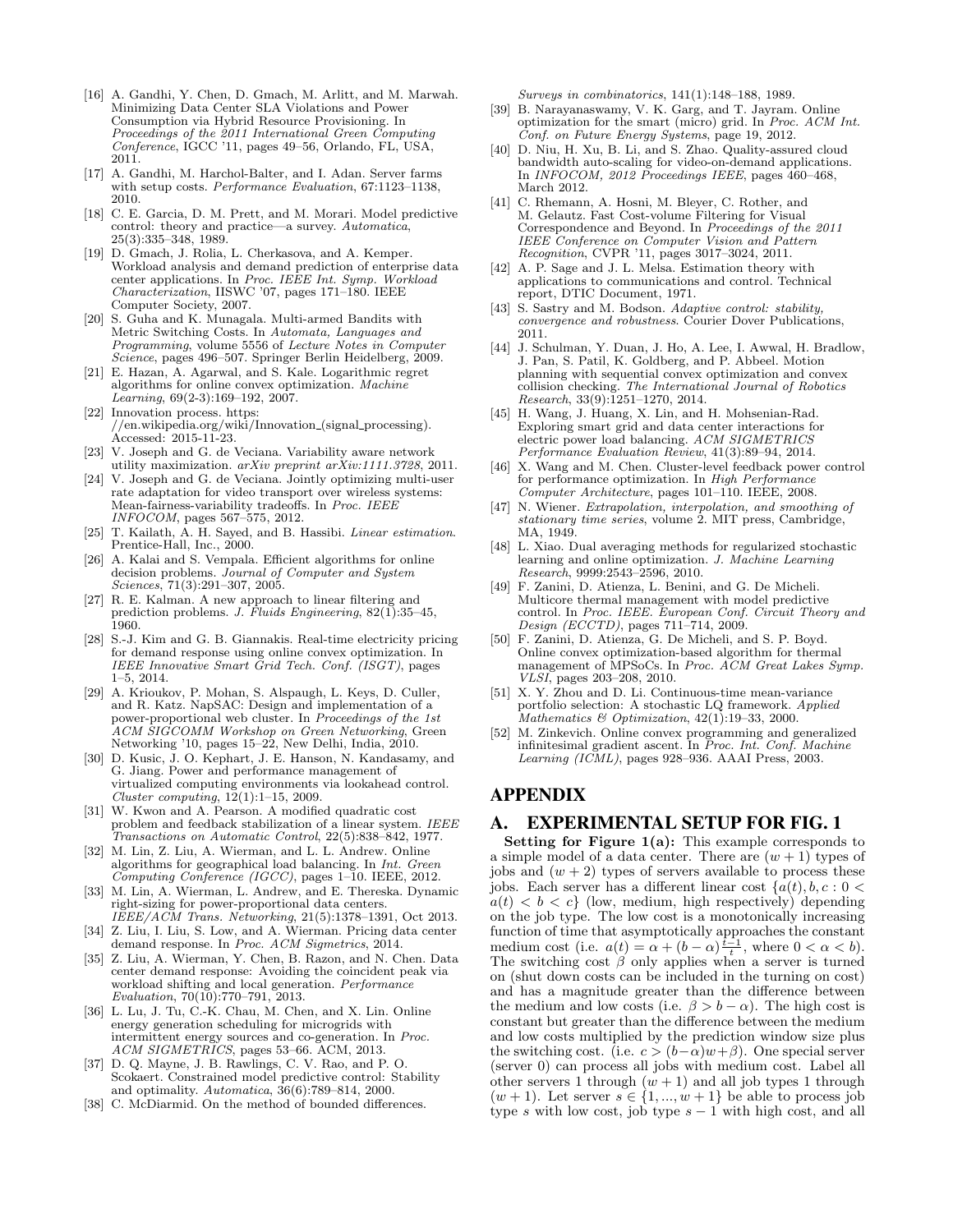other job types with medium cost.

We assume perfect prediction within the prediction win $dow, w.$ 

The trace that forms Figure 1(a), is one in which the whole work load is only with one job type at each timestep starting with job type 1 and sequentially cycles through all job types every  $(w + 1)$  timesteps.

This forces RHC to switch every timestep and FHC to switch every  $w$  timesteps to avoid a future high cost but take advantage of a low cost at the current timestep.

The offline optimal puts all of the workload on server 0 that processes all jobs with medium cost and so never incurs a switching cost after the first timestep.

RHC and AFHC try to take advantage of the low cost but the trace tricks them with a high cost one timestep beyond the prediction window. Switching to server 0 is always slightly too expensive by  $(b-\alpha)\frac{1}{t}$  within the prediction window. The values used in Figure 1(a) are as follows: cycling workload of size 1 for 100 timesteps,  $\alpha = 0.9$ ,  $b = 1$ ,  $\beta = 2$ ,  $c = 0.1(w + 1) + 3.$ 

**Setting for Figure 1(b):** Similar to Figure 1(a), the setting in which this example was constructed corresponds to a simple model of a data center. The key difference is that predictions are noisy. There are  $(w + 1)$  types of jobs and  $(w+1)$  types of servers available to process these jobs. Each server has a different linear cost  $\{a, c : 0 < a < c\}$  (low, high respectively) depending on the job type. The switching cost  $\beta$  only applies when a server is turned on (shut down costs can be included in the turning on cost) and has a magnitude less than the difference between the high and low cost (i.e.  $\beta < c - a$ ). Label all servers 1 through  $(w + 1)$  and all job types 1 through  $(w+1)$ . Let server  $s \in \{1, ..., w+1\}$  be able to process job type s with low cost, and all other job types with high cost.

We assume perfect prediction within only the first  $\gamma$  timesteps of the prediction window,  $w$ . The trace that forms Figure 1(b), is one in which the whole work load is only with one job type at each timestep starting with job type 1 and sequentially cycles through all job types every  $(w + 1)$  timesteps. Error in the last  $w - \gamma$  timesteps of the prediction window is produced by making those predictions be equal to the prediction of the last perfect prediction (i.e. the  $\gamma$ -th timestep within the prediction window).

RHC equals the offline optimal solution in this setting which is to switch the whole workload at every timestep to the server with the unique low cost. AFHC on the other hand puts  $(w-\gamma)/w$  of the workload on servers with high cost and only  $\gamma/w$  of the workload on the server with the unique low cost. The values used in Figure 1(b) are as follows: cycling workload of size 1 for 30 timesteps,  $a = 1, c = 6, \beta = 0.1$ .

# B. PROOF OF ANALYTIC RESULTS

We first introduce some additional notation used in the proofs. For brevity, for any vector x we write  $x_{i..j} = (x_i, \ldots, x_j)$ for any  $i \leq j$ . Let  $x^*$  denote the offline optimal solution to (5), and let the cost of an online algorithm during time period  $[t_1, t_2]$  with boundary conditions  $x_S, x_E$  and with online data  $y_{t_1...t_2}$  be

$$
g_{t1,t2}(x; x_s; x_E; y) = \sum_{t=t_1}^{t_2} h(x_t, y_t) + \beta ||x_S, x_{t_1}||
$$
  
+ 
$$
\sum_{t=t_1+1}^{t_2} \beta ||x_{t-1}, x_t|| + \beta ||x_{t_2}, x_E||.
$$

If  $x_E$  is omitted, then by convention  $x_E = x_{t_2}$  (and thus  $\beta \|x_{t_2} - x_E\| = 0$ . If  $x_S$  is omitted, then by convention  $x_S =$ 

 $x_{t_1-1}$ . Note that  $g_{t_1,t_2}(x)$  depends only on  $x_i$  for  $t_1-1 \leq$  $i \leq t_2$ .

# B.1 Proof of Theorem 1

To characterize the suboptimality of CHC in the stochastic case, we first analyze the competitive difference of fixed horizon control with commitment level  $v$ ,  $FHC^{k}(v)$ . Without loss of generality, assume that  $k = 0$ . Subsequently we omit  $k$  and  $v$  in  $FHC$  for simplicity. Construct a sequence of T-tuples  $(\xi^1, \xi^2, \dots, \xi^{M_1})$ , where  $M_1 = #\{t \in$  $[1, T]$  | t mod  $v = 1$ }  $\leq$   $[T/v]$ , such that  $\xi^1 = x^*$  is the offline optimal solution, and  $\xi_t^{\tau} = x_{FHC,t}$  for all  $t < \tau v + 1$ hence,  $\xi^{M_1} = x_{FHC}$ . At stage  $\tau$ , to calculate  $\xi^{\tau+1}$ , apply FHC to get  $(\tilde{x}_{\tau v+1}, \ldots, \tilde{x}_{\tau v+w}) = X^{\tau}(\xi_{\tau v}^{\tau}, y_{\cdot | \tau v}),$  and replace  $\xi^{\tau}_{\tau v+1:(\tau+1)v}$  with  $\tilde{x}_{\tau v+1:(\tau+1)v}$  to get  $\xi^{\tau+1}$ , i.e.,

$$
\xi^{\tau+1} = (\xi_1^{\tau}, \ldots, \xi_{\tau v}^{\tau}, \tilde{x}_{\tau v+1}, \ldots, \tilde{x}_{(\tau+1)v}^{\tau}, \xi_{(\tau+1)v+1}^{\tau}, \ldots, \xi_T^{\tau}).
$$

By examining the terms in  $\xi^{\tau}$  and  $\xi^{\tau+1}$ , we have

$$
g_{1,T}(\xi^{\tau+1};y) - g_{1,T}(\xi^{\tau};y)
$$
  
=  $-\beta \left\| x^{*}_{(\tau+1)v+1} - x^{*}_{(\tau+1)v} \right\| + \beta \left\| x^{*}_{(\tau+1)v+1} - \tilde{x}_{(\tau+1)v} \right\|$   
 $-\beta \left\| x^{*}_{\tau v+1} - \xi^{T}_{\tau v} \right\| + \beta \left\| \tilde{x}_{\tau v+1} - \xi^{T}_{\tau v} \right\|$   
 $-\sum_{t=\tau v+1}^{(\tau+1)v} (h(x^{*}_{t}, y_{t}) + \beta \left\| x^{*}_{t} - x^{*}_{t-1} \right\|)$   
 $+\sum_{t=\tau v+1}^{(\tau+1)v} (h(\tilde{x}_{t}, y_{t}) + \beta \left\| \tilde{x}_{t} - \tilde{x}_{t-1} \right\|)$  (15)

By construction of  $(\tilde{x}_{\tau v+1}, \ldots, \tilde{x}_{(\tau+1)v})$ , it is the optimal solution for  $g_{\tau v+1,(\tau+1)v}(x;\xi_{\tau v}^{\tau};\tilde{x}_{(\tau+1)v+1};y_{\tau})$ , hence

$$
\sum_{t=\tau v+1}^{(\tau+1)v} (h(\tilde{x}_t, y_{t|\tau v}) + \beta ||\tilde{x}_t - \tilde{x}_{t-1}||)
$$
  
+  $\beta ||\tilde{x}_{\tau v+1} - \xi_{\tau v}^{\tau}|| + \beta ||\tilde{x}_{(\tau+1)v+1} - \tilde{x}_{(\tau+1)v}||$   
 $\leq \sum_{t=\tau v+1}^{(\tau+1)v} (h(x_t^*, y_{t|\tau v}) + \beta ||x_t^* - x_{t-1}^*||)$   
+  $\beta ||x_{\tau v+1}^* - \xi_{\tau v}^{\tau}|| + \beta ||\tilde{x}_{(\tau+1)v+1} - x_{(\tau+1)v}^*||,$ 

Substituting the above inequality into (15) and by triangle inequality, we have

$$
g_{1,T}(\xi^{\tau+1};y) - g_{1,T}(\xi^{\tau};y)
$$
  
\n
$$
\leq 2\beta \left\| x_{(\tau+1)v+1}^* - \tilde{x}_{(\tau+1)v+1} \right\| + \sum_{t=\tau v+1}^{(\tau+1)v} |h(x_t^*, y_{t|\tau v}) - h(x_t^*, y_t)|
$$
  
\n
$$
+ \sum_{t=\tau v+1}^{(\tau+1)v} |h(\tilde{x}_t, y_t) - h(\tilde{x}_t, y_{t|\tau v})|
$$
  
\n
$$
\leq 2\beta D + 2G \sum_{t=\tau v+1}^{(\tau+1)v} ||y_t - y_{t|\tau v}||_2^{\alpha},
$$
\n(16)

Summing these inequalities from  $\tau = 0$  to  $\tau = M_1$  and noting that  $\xi^{M_1} = x_{FHC^1(v)}$  and  $\xi^1 = x^*$ , we have

cost
$$
(FHC^1(v)) \le \csc(OPT) + 2M_1\beta D + 2G \sum_{\tau=0}^{M_1} \sum_{t=\tau v+1}^{(\tau+1)v} ||y_t - y_{t|\tau v}||_2^{\alpha}
$$
  
=cost $(OPT) + 2M_1\beta D + 2G \sum_{t=1}^{T} ||y_t - y_{t|t-\phi^1(t)}||_2^{\alpha}$ .  
(17)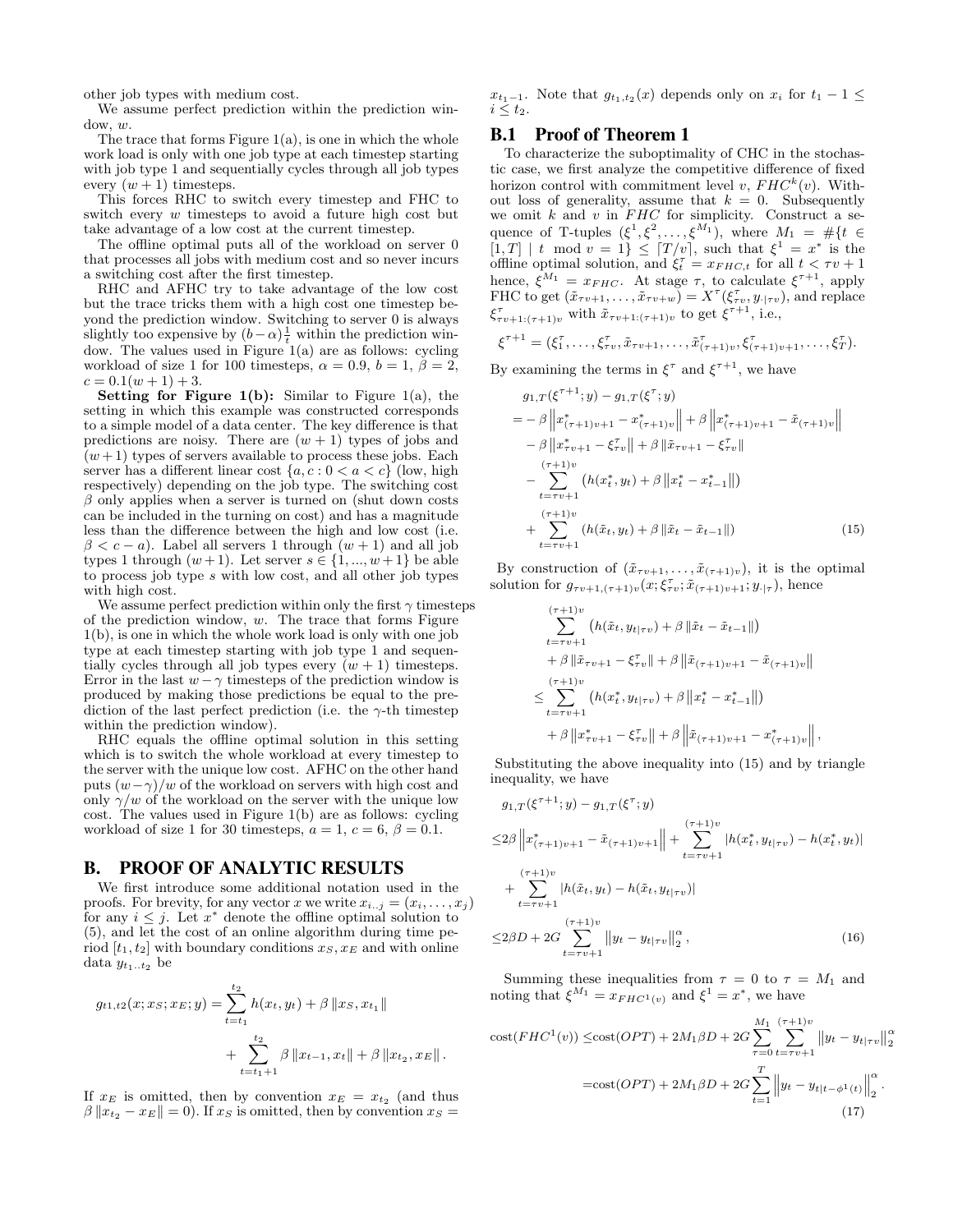where  $\phi^k(t) = \arg \min_{u \in \Psi_k, u \le t} |t - u|$ . For  $k = 1, \phi^1(t) = u$ whenever  $u = \tau v$  and  $t \in [u, u + v - 1]$  for some  $\tau$ . We only have  $M_1$  terms of the switching cost  $||x^*_{(\tau+1)v+1} - \tilde{x}_{(\tau+1)v+1}||$ since  $(M_1 + 1)v + 1 > T$ . By the same argument, we have

$$
cost(FHC^{k}(v)) \le cost(OPT) + 2M_k\beta D + 2G\sum_{t=1}^{T} \left\|y_t - y_{t|\phi^{k}(t)}\right\|_{2}^{\alpha}
$$

Recall that  $x_{CHC,t} = \frac{1}{v} \sum_{k=1}^{v} x_{FHC,t}^{(k,v)}$ , by convexity of the cost function and Jensen's inequality, we have

cost(CHC) 
$$
\leq \frac{1}{v} \sum_{k=0}^{v-1} \text{cost}(FHC^k(v))
$$
  
\n $\leq \text{cost}(OPT) + \frac{2 \sum_{k=0}^{v-1} M_k \beta D}{v} + \frac{2G}{v} \sum_{t=1}^{T} \sum_{k=0}^{v-1} ||y_t - y_{t|t-\phi^k(t)}||_2^{\alpha}$ 

$$
\leq \text{cost}(OPT) + \frac{2T\beta D}{v} + \frac{2G}{v} \sum_{t=1}^{T} \sum_{k=0}^{v-1} \left\| y_t - y_{t|t-\phi^k(t)} \right\|_2^{\alpha}
$$

$$
\leq \text{cost}(OPT) + \frac{2T\beta D}{v} + \frac{2G}{v} \sum_{t=1}^{T} \sum_{k=0}^{v-1} \left\| y_t - y_{t|t-(k+1)} \right\|_2^{\alpha}.
$$
 (18)

where the third inequality is because  $\sum_{k=0}^{v-1} M_k = T$  since by definition  $M_k$  is the number of elements in [1, T] that is congruent to  $k$  modulus  $v$ ; and the fourth inequality is because for all  $t, t - \phi^k(t)$  always range from 1 to v when k goes from 0 to  $v - 1$ .

Finally, we show that  $\mathbb{E} \|y_\tau - y_{\tau|\tau-(k+1)}\|_2^{\alpha}$  $\frac{\alpha}{2} \leq ||f_k||^{\alpha}$  to finish the proof. Note that for  $\alpha = 2$ , by (2), we have

$$
\mathbb{E} \|y_{\tau} - y_{\tau|\tau - (k+1)}\|_{2}^{2} = \mathbb{E} \left\| \sum_{s=\tau-k}^{\tau} f(\tau - s)e(s) \right\|_{2}^{2}
$$
\n
$$
= \mathbb{E} \text{tr} \left( \sum_{s_{1}, s_{2}=0}^{k} e(\tau - s_{1})^{T} f(s_{1})^{T} f(s_{2}) e(\tau - s_{2}) \right)
$$
\n
$$
= \text{tr} \left( \sum_{s_{1}, s_{2}=0}^{k} f(s_{1})^{T} f(s_{2}) \mathbb{E} e(\tau - s_{2}) e(\tau - s_{1})^{T} \right)
$$
\n
$$
= \text{tr} \left( R_{e} \sum_{s=0}^{k} f(s)^{T} f(s) \right) = \|f_{k}\|^{2}, \qquad (19)
$$

where the second equality is due to cyclic invariance of trace and linearity of expectation, and third equality is due to the fact that  $e(s)$  are uncorrelated. When  $\alpha \leq 2$ ,  $F(x) = x^{\alpha/2}$ is a concave function, hence by Jensen's inequality,

$$
\mathbb{E} \|y_{\tau} - y_{\tau|\tau - (k+1)}\|_2^{\alpha} = \mathbb{E} F(||y_{\tau} - y_{\tau|\tau - (k+1)}||_2^2)
$$
  

$$
\leq F(\mathbb{E} \|y_{\tau} - y_{\tau|\tau - (k+1)}\|_2^2) = ||f_k\|^{\alpha}.
$$

#### B.2 Proof of Corollary 3

Taking expectation over the prediction error and assuming long range correlation, we have for all  $k \le v \le w$ 

$$
||f_k||^2 = \sum_{s=0}^k \text{tr}(R_e f(s)^T f(s)) = \sum_{s=0}^k \langle R_e^{1/2}, f(s) \rangle^2
$$
  

$$
\leq \sum_{s=0}^k (\left\| R_e^{1/2} \right\|_F \|f(s)\|_F)^2 = (k+1)c^2 \sigma^2,
$$

where the inequality is due to Cauchy-Schwarz and  $|| f_k || =$  $\sqrt{k+1}c\sigma$ . To compute competitive difference of  $CHC$ , note that

$$
\sum_{k=0}^{v-1} \|f_k\|^{\alpha} = \sum_{k=0}^{v-1} (\sqrt{k+1}c\sigma)^{\alpha} \le c^{\alpha}\sigma^{\alpha} \int_{1}^{v+1} k^{\alpha/2} dk
$$
  
= 
$$
\frac{2c^{\alpha}\sigma^{\alpha}}{\alpha+2}((v+1)^{\frac{\alpha+2}{2}}-1).
$$
 (20)

Thus, by Theorem 1,

$$
\begin{split} &\mathbb{E} \text{cost}(CHC) - \mathbb{E} \text{cost}(OPT) \leq \frac{2T\beta D}{v} + \frac{2GT}{v} \sum_{k=0}^{v-1} (\sqrt{k+1}c\sigma)^{\alpha} \\ &\leq \frac{2T\beta D}{v} + \frac{4GTc^{\alpha}\sigma^{\alpha}}{v(\alpha+2)}((v+1)^{1+\alpha/2}-1) \\ &= \frac{2T\beta D(\alpha+2) - 4GTc^{\alpha}\sigma^{\alpha}}{\alpha+2}v^{-1} + \frac{4GTc^{\alpha}\sigma^{\alpha}}{\alpha+2}v^{\alpha/2} \left(\frac{v+1}{v}\right)^{1+\alpha/2} \\ &\leq \frac{2T\beta D(\alpha+2) - 4GTc^{\alpha}\sigma^{\alpha}}{\alpha+2}v^{-1} + \frac{2^{3+\frac{\alpha}{2}}GTc^{\alpha}\sigma^{\alpha}}{\alpha+2}v^{\alpha/2}, \end{split}
$$

where the last inequality is because  $(v+1)/v \leq 2$  for  $v \geq 1$ . If  $\beta D(\alpha + 2) \leq 2Gc^{\alpha}\sigma^{\alpha}$ , which implies  $\frac{\beta D}{Gc^{\alpha}\sigma^{\alpha}} \leq \frac{2}{\alpha+2}$ , then the right hand side is an increasing function of  $v$ , hence the commitment level that minimizes the performance guarantee is  $v^* = 1$ .

On the other hand, if  $\beta D(\alpha + 2) > 2Gc^{\alpha}\sigma^{\alpha}$ , then let  $A = \frac{\beta D(\alpha+2) - 2Gc^{\alpha}\sigma^{\alpha}}{\alpha+2}, B = \frac{2^{2+\alpha/2}Gc^{\alpha}\sigma^{\alpha}}{\alpha+2}$ , then the right hand side is  $F(v) = 2T(Av^{-1} + Bv^{\alpha/2})$ , by examining the gradient  $F'(v) = 2T(-Av^{-2} + \frac{\alpha}{2}Bv^{-(1-\alpha/2)})$ , since  $F'(v) > 0$  iff  $v^2 F'(v) > 0$  and  $v^2 F'(v)$  is an increasing function in v, we can see that when  $v < (\frac{2A}{\alpha B})^{2/(\alpha+2)}$ ,  $F(v)' < 0$  and  $F(v)$  is a decreasing function, when  $v > (\frac{2A}{\alpha B})^{2/(\alpha+2)}$ ,  $F(v)' > 0$  and  $F(v)$  is an increasing function, hence when  $v = \left(\frac{2A}{\alpha B}\right)^{2/(\alpha+2)}$ ,  $F(v)' = 0$  is the global minimum point of  $F(v)$ .

Therefore, when  $\left(\frac{2A}{\alpha B}\right)^{2/(\alpha+2)} \geq w$ , we have  $v^* = w$ , this happens when  $\frac{\beta D}{Gc^{\alpha}\sigma^{\alpha}} > \alpha(2w)^{1+\frac{\alpha}{2}} + 2$ . When  $\frac{\beta D}{Gc^{\alpha}\sigma^{\alpha}} \in$  $\left(\frac{2}{\alpha+2}, \alpha(2w)^{1+\frac{\alpha}{2}}+2\right)$ ,  $v^*$  is between 1 to w, in this case,  $v^* = \left(\frac{\beta D(\alpha+2)-2Gc^{\alpha}\sigma^{\alpha}}{2^{2+\alpha/2}-Gc^{\alpha}\sigma^{\alpha}}\right)$  $\frac{D(\alpha+2)-2 G c^\alpha\sigma^\alpha}{2^{2+\alpha/2}\alpha G c^\alpha\sigma^\alpha}\Big)^{2/(\alpha+2)}$ .

# B.3 Proof of Corollary 4

Taking expectation over the prediction error, when  $k < L$ , similar to the proof of Corollary 3,  $||f_k||^2 \leq (k+1)c^2\sigma^2$ . When  $k \ge L$ ,  $||f_k||^2 \le (L+1)c^2\sigma^2$ . Hence if  $v > L$ , we have

$$
\sum_{k=0}^{v-1} ||f_k\|^{\alpha} = \sum_{k=0}^{L-1} ||f_k\|^{\alpha} + \sum_{k=L}^{v-1} ||f_k\|^{\alpha}
$$
  
\n
$$
\leq \frac{2(c\sigma)^{\alpha}}{\alpha+2}((L+1)^{\frac{\alpha+2}{2}} - 1) + (v - L)(c\sigma)^{\alpha}(L+1)^{\alpha/2}
$$
  
\n
$$
= v(c\sigma)^{\alpha}(L+1)^{\alpha/2}
$$
  
\n
$$
+ \frac{(c\sigma)^{\alpha}}{\alpha+2}((L+1)^{\alpha/2}(2(L+1) - (\alpha+2)L) - 1)
$$
  
\n
$$
= v(c\sigma)^{\alpha}(L+1)^{\alpha/2}
$$
  
\n
$$
- \frac{(c\sigma)^{\alpha}}{\alpha+2}((L+1)^{\alpha/2}(\alpha L-2) + 1),
$$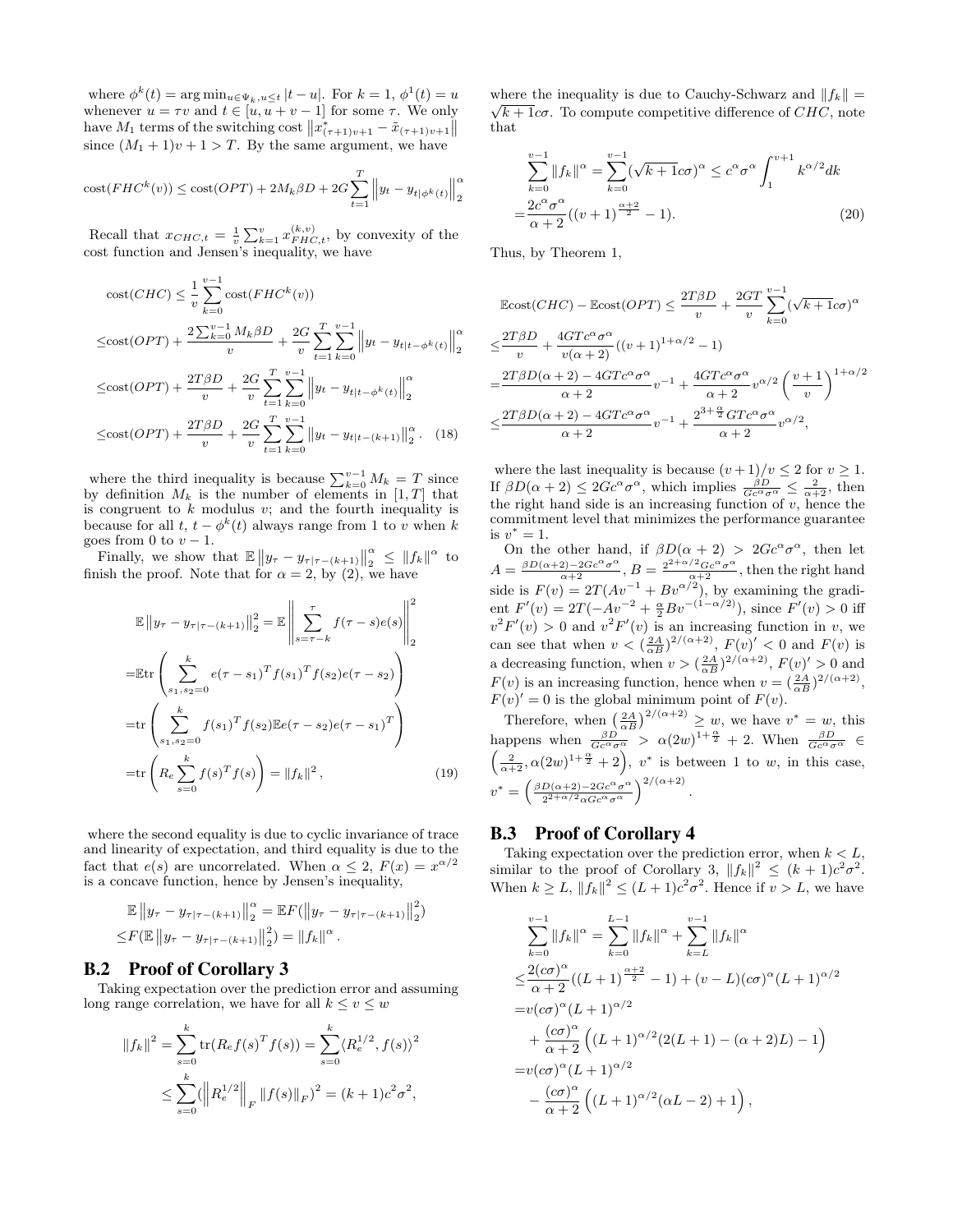where the first inequality if by (20). Hence, by Theorem 1,

$$
\begin{aligned} \n\text{Ecost}(CHC) - \text{Ecost}(OPT) &\leq \frac{2T\beta D}{v} + \frac{2GT}{v} \sum_{k=0}^{v-1} \|f_k\|^{\alpha} \\ \n&\leq \frac{2T\beta D}{v} + 2GT(c\sigma)^{\alpha} (L+1)^{\alpha/2} \\ \n&- \frac{2GT}{v} \frac{(c\sigma)^{\alpha}}{\alpha+2} ((L+1)^{\alpha/2} (\alpha L - 2) + 1) \n\end{aligned}
$$

The right hand side can be written as  $2T(\frac{A-B}{v} + C)$ , where  $A = \beta D, B = G(c\sigma)^{\alpha}H(L), C = G(c\sigma)^{\alpha}(L+1)^{\alpha/2}$  and  $H(L) = \frac{1}{\alpha+2} \left( (L+1)^{\frac{\alpha}{2}} (\alpha L - 2) + 1 \right)$ . When  $A > B$ , then the right hand side is a decreasing function in v, hence  $v^* =$ w; this happens when  $\frac{\beta D}{Gc^{\alpha}\sigma^{\alpha}} > H(L)$ . When  $A < B$ , then the right hand side is an increasing function in v, hence we want  $v^*$  to be small, i.e.,  $v \leq L$ , this happens when  $\frac{\beta D}{Gc^{\alpha}\sigma^{\alpha}}$  $H(L)$ . When  $v \leq L$ ,  $\sum_{k=0}^{v-1} ||f_k||^{\alpha} \leq \frac{2(c\sigma)^{\alpha}}{\alpha+2}((v+1)^{1+\frac{\alpha}{2}}-1)$ , hence

$$
\operatorname{Ecost}(CHC) - \operatorname{Ecost}(OPT) \le \frac{2T\beta D}{v} + \frac{2GT}{v} \sum_{k=0}^{v-1} ||f_k||^{\alpha}
$$

$$
\le \frac{2T\beta D(\alpha+2) - 4GTc^{\alpha}\sigma^{\alpha}}{v(\alpha+2)} + \frac{4GT(c\sigma)^{\alpha}}{v(\alpha+2)}((v+1)^{1+\alpha/2})
$$

If  $\frac{\beta D}{Gc^{\alpha}\sigma^{\alpha}} \leq \frac{2}{\alpha+2}$ , then the right hand side is an increasing function in v, hence  $v^* = 1$ .

#### B.4 Proof of Corollary 5

Taking expectation over the prediction error, assuming that there exists  $a < 1$ , such that for all  $s, \|f(s)\|_F \leq ca^s$ , we have

$$
||f_k||^2 = \sum_{s=0}^k \text{tr}(R_e f(s)^T f(s)) = \sum_{s=0}^k \langle R_e^{1/2}, f(s) \rangle^2
$$
  
 
$$
\leq \sum_{s=0}^k (\left\| R_e^{1/2} \right\|_F ||f(s)||_F)^2 = \sum_{s=0}^k c^2 \sigma^2 a^{2s} = c^2 \sigma^2 \frac{1 - a^{2k}}{1 - a^2},
$$

where the inequality is due to Cauchy-Schwarz, hence for  $h$ that is G-Lipschitz in the second argument, we have  $||f_k|| \leq$  $rac{\cot(1-a^{2(k+1)}/2)}{1-a^2}$ , where the inequality is because  $\sqrt{1-a^2} \ge$  $(1 - a^2)$ , and  $1 - a^{2(k+1)} \leq 1 - a^{2(k+1)} + a^{4(k+1)}/4 = (1 - a^2)$  $a^{2(k+1)}/2$ , hence,

$$
\begin{aligned}\n\text{Ecost}(CHC) &= \text{Ecost}(OPT) \\
&\leq \frac{2T\beta D}{v} + \frac{2GT}{v} \sum_{k=0}^{v-1} \frac{c\sigma(1 - a^{2(k+1)}/2)}{1 - a^2} \\
&\leq \frac{2T\beta D}{v} + \frac{2GTc\sigma}{1 - a^2} - \frac{GTc\sigma}{v(1 - a^2)} \sum_{k=1}^{v} a^{2k} \\
&\leq \frac{2T\beta D}{v} + \frac{2GTc\sigma}{1 - a^2} - \frac{GTc\sigma}{v(1 - a^2)} \frac{a^2(1 - a^{2v})}{1 - a^2}.\n\end{aligned}
$$
\n
$$
\text{Let } A = 2T\beta D, B = \frac{a^2GTc\sigma}{1 - a^2} \text{ and } C = \frac{2GTc\sigma}{1 - a^2}, \text{ then}
$$

$$
\begin{aligned} \text{Ecost}(CHC) - \text{Ecost}(OPT) &\leq \frac{A}{v} - \frac{B(1 - a^{2v})}{v} + C \\ &= \frac{(A - B) + Ba^{2v}}{v} + C. \end{aligned}
$$

Hence when  $A \geq B$ , then  $(A - B) + Ba^{2v} > 0$ , and the right hand side is a decreasing function in v, hence  $v^* = w$ , and

this happens when  $2T\beta D \geq \frac{a^2GTc\sigma}{1-a^2}$  which implies  $\frac{\beta D}{Gc\sigma} \geq$  $a^2$  $\frac{1}{2(1-a^2)}$ .

On the other hand, if  $A < B - Ba$ , then  $(A - B) + Ba^{2v} \le$  $A - B + Ba < 0$ , and the right hand side is an increasing function in v, hence  $v^* = 1$ , and this happens when  $2T\beta D \leq$  $\frac{a^2 G T c \sigma}{1 - a^2} (1 - a)$ , which implies  $\frac{2\beta D}{G c \sigma} \leq \frac{a^2}{2(1 + a^2)}$  $2(1+a)$ 

## B.5 Proof of Theorem 6

The proof follows in the same fashion as that of Theorem 1. Recall that we have

$$
g_{1,T}(\xi^{\tau+1};y) - g_{1,T}(\xi^{\tau};y)
$$
  
\n
$$
\leq 2\beta \left\| x_{(\tau+1)v+1}^* - \tilde{x}_{(\tau+1)v+1} \right\| + \sum_{t=\tau v+1}^{(\tau+1)v} |h(x_t^*, y_{t|\tau v}) - h(x_t^*, y_t)|
$$
  
\n
$$
+ \sum_{t=\tau v+1}^{(\tau+1)v} |h(\tilde{x}_t, y_t) - h(\tilde{x}_t, y_{t|\tau v})|
$$
  
\n
$$
\leq 2\beta \left\| x_{(\tau+1)v+1}^* - \tilde{x}_{(\tau+1)v+1} \right\| + 2G \sum_{t=\tau v+1}^{(\tau+1)v} \left\| y_t - y_{t|\tau v} \right\|_2^{\alpha}, (21)
$$

Since h is m-strongly convex,  $g_{\tau v+1,(\tau+1)v}$  is also m-strongly convex, hence

$$
g_{\tau v+1,(\tau+1)v}(\tilde{x}_{\tau v+1:(\tau+1)v}; \xi_{\tau v}^{\tau}; \tilde{x}_{(\tau+1)v+1}; y_{|\tau v})
$$
  
\n
$$
\leq g_{\tau v+1,(\tau+1)v}(x_{\tau v+1:(\tau+1)v+1}^*, \xi_{\tau v}^{\tau}; \tilde{x}_{(\tau+1)v+1}; y_{|\tau v})
$$
  
\n
$$
- \partial g_{\tau v+1,(\tau+1)v}(\tilde{x}_{\tau v+1:(\tau+1)v}) \cdot (x_{\tau v:(\tau+1)v}^* - \tilde{x}_{\tau v:(\tau+1)v})
$$
  
\n
$$
- \frac{m}{2} \sum_{t=\tau v+1}^{(\tau+1)v} ||x_t^* - \tilde{x}_t||^2
$$

By the optimality of  $\tilde{x}_{\tau v+1:(\tau+1)v}$  minimizes the cost function  $g_{\tau v+1,(\tau+1)v}(x;\xi_{\tau v}^{\tau};\tilde{x}_{(\tau+1)v+1};y_{\cdot|\tau v})$ , we have the first order condition

$$
\partial g_{\tau v+1,(\tau+1)v}(\tilde{x}_{\tau v+1:(\tau+1)v}) \cdot (x_{\tau v+1:(\tau+1)v}^* - \tilde{x}_{\tau v+1:(\tau+1)v}) \ge 0,
$$

hence

$$
\sum_{t=\tau v+1}^{(\tau+1)v} (h(\tilde{x}_t, y_{t|\tau v}) + \beta ||\tilde{x}_t - \tilde{x}_{t-1}||)
$$
  
+  $\beta ||\tilde{x}_{\tau v+1} - \xi_{\tau v}|| + \beta ||\tilde{x}_{(\tau+1)v+1} - \tilde{x}_{(\tau+1)v}||$   
 $\leq \sum_{t=\tau v+1}^{(\tau+1)v} (h(x_t^*, y_{t|\tau v}) + \beta ||x_t^* - x_{t-1}^*|| - \frac{m}{2} ||\tilde{x}_t - x_t^*||^2)$   
+  $\beta ||x_{\tau v+1}^* - \xi_{\tau v}^*|| + \beta ||\tilde{x}_{(\tau+1)v+1} - x_{(\tau+1)v}^*||,$ 

Substituting the above inequality into (21) and summing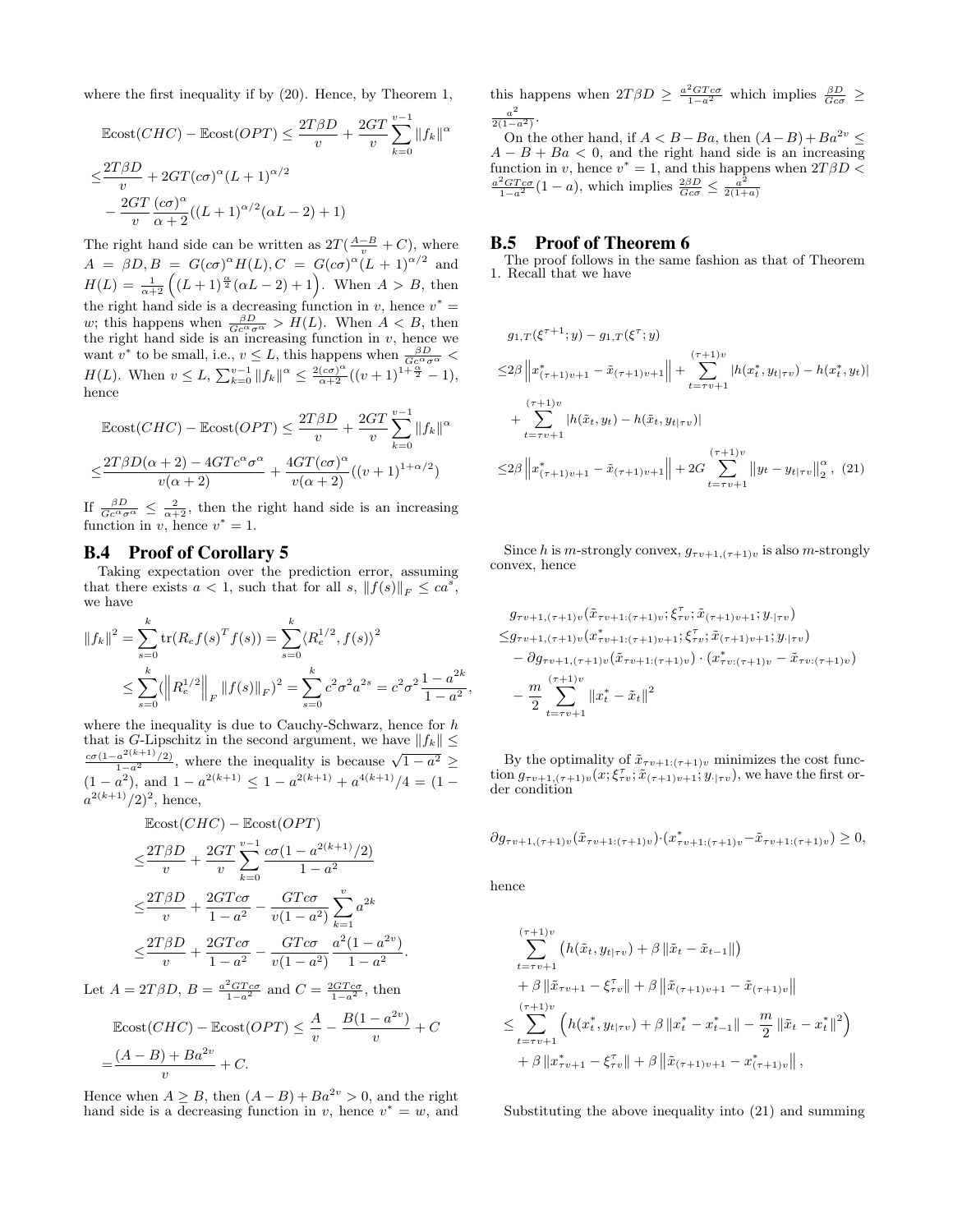over  $\tau$ , we have

$$
\begin{split}\n\text{cost}(FHC^1(v)) - \text{cost}(OPT) &= \sum_{\tau=0}^{M} g_{1,\tau}(\xi^{\tau+1}; y) - g_{1,\tau}(\xi^{\tau}; y) \\
&\leq & 2\beta \sum_{\tau=0}^{M-1} \left\| x_{(\tau+1)v+1}^* - \tilde{x}_{(\tau+1)v+1} \right\| - \sum_{\tau=0}^{M} \sum_{t=\tau v+1}^{(\tau+1)v} \frac{m}{2} \left\| \tilde{x}_t - x_t^* \right\|^2 \\
&\quad + 2G \sum_{\tau=0}^{M} \sum_{t=\tau v+1}^{(\tau+1)v} \left\| y_t - y_{t|\tau v} \right\|_2^{\alpha} \\
&\leq & \sum_{\tau=1}^{M} \left( 2\beta \left\| x_{\tau v+1}^* - \tilde{x}_{\tau v+1} \right\| - \frac{m}{2} \left\| x_{\tau v+1}^* - \tilde{x}_{\tau v+1} \right\|^2 \right) \\
&\quad + 2G \sum_{\tau=0}^{M} \sum_{t=\tau v+1}^{(\tau+1)v} \left\| y_t - y_{t|\tau v} \right\|_2^{\alpha} \\
&\leq & \frac{\alpha}{m} \left( 2\beta^2 M + 2G \sum_{t=1}^{T} \left\| y_t - y_{t|\tau-\phi^1(t)} \right\|^{\alpha} .\n\end{split}
$$

where (a) is because for any  $t$ ,

$$
2\beta \|x_t^* - \tilde{x}_t\| - \frac{m}{2} \|x_t^* - \tilde{x}_t\|^2 = -\frac{m}{2} (\|x_t^* - \tilde{x}_t\| - \frac{2\beta}{m})^2 + \frac{2\beta^2}{m} \le \frac{2\beta^2}{m}
$$

Summing over k from 0 to  $v - 1$  as in (18) and taking expectation on both sides as in (19) finishes the proof.

#### B.6 Proof of Theorem 7

By the proof of Theorem 1 and assuming one dimensional setting, we have

$$
\text{cost}(CHC) - \text{cost}(OPT) \le \frac{2\beta TD}{v} + \frac{2G}{v} \sum_{\tau=1}^{T} \sum_{k=0}^{v-1} |y_{\tau} - y_{\tau|\tau-k}|^{\alpha}
$$

$$
= \frac{2\beta TD}{v} + \frac{2G}{v} \sum_{\tau=1}^{T} \sum_{k=1}^{v} \left| \sum_{s=\tau-k+1}^{\tau} f(\tau-s)e(s) \right|^{\alpha} \tag{22}
$$

which is a function of the randomness of prediction noise  $e = (e(1), \ldots, e(T)),$  let

$$
l(e) := \frac{2\beta TD}{v} + \frac{2G}{v} \sum_{\tau=1}^{T} \sum_{k=1}^{v} \left| \sum_{s=\tau-k+1}^{\tau} f(\tau - s) e(s) \right|^{\alpha}
$$

be the upper bound of the competitive difference of CHC in terms of the random variables  $e(1), \ldots, e(T)$ . For every i, let  $e(i)$  be an independent and identical copy of  $e(i)$ , and let  $e'_{i} = (e(1), \ldots, e(i-1), e(i)', e(i+1), \ldots, e(T))$  be the vector that differ from  $e$  by the replacing the  $ith$  coordinate with an identical copy of  $e(i)$ , then let  $\breve{\delta}_{is}$  be the kronecker delta, we have

$$
|l(e) - l(e'_i)| \leq \frac{2G}{v} \sum_{\tau=1}^T \sum_{k=1}^v \left| \sum_{s=\tau-k+1}^{\tau} \delta_{is} f(\tau-s)e(s) \right|^{\alpha}
$$

$$
- \frac{2G}{v} \sum_{\tau=1}^T \sum_{k=1}^v \left| \sum_{s=\tau-k+1}^{\tau} \delta_{is} f(\tau-s)e'_i(s) \right|^{\alpha}
$$

$$
\leq \frac{2G}{v} \sum_{\tau=1}^T \sum_{k=1}^v \left| \sum_{s=\tau-k+1}^{\tau} \delta_{is} f(\tau-s)(e(s) - e'_i(s)) \right|^{\alpha}
$$

where the last inequality is due to the fact that  $F(x) = x^{\alpha}$ is a  $\alpha$ -Hölder continuous with constant 1, hence

$$
\forall x, y, |x^{\alpha} - y^{\alpha}| \le |x - y|^{\alpha}.
$$
 (23)

Therefore,

$$
|l(e) - l(e'_i)| \leq \frac{2G}{v} \sum_{\tau=1}^T \sum_{k=1}^v \left| \sum_{s=\tau-k+1}^{\tau} \delta_{is} f(\tau - s) (e(s) - e'_i(s)) \right|^{\alpha}
$$
  
\n
$$
\leq \frac{\alpha}{v} \sum_{k=1}^v \sum_{\tau=1}^T \sum_{s=\tau-k+1}^{\tau} \delta_{is} |f(\tau - s)|^{\alpha} |e(s) - e'_i(s)|^{\alpha}
$$
  
\n
$$
\leq \frac{2G}{v} |e(i) - e'_i(i)|^{\alpha} \sum_{k=1}^v \sum_{s=0}^{k-1} |f(s)|^{\alpha}
$$
  
\n
$$
\leq \frac{2^{1+\alpha} G \varepsilon^{\alpha}}{v} \sum_{s=0}^{v-1} (v-s) |f(s)|^{\alpha}
$$
 (24)

where  $(a)$  is because for all  $\alpha \leq 1$ ,  $(\sum_{i=1}^{k} |a_i|)^{\alpha} \leq \sum_{i=1}^{k} |a_i|^{\alpha}$ , to prove this, note that we only need to show that

$$
\forall x, y \ge 0, (x+y)^{\alpha} \le x^{\alpha} + y^{\alpha} \tag{25}
$$

 $\setminus$ 

.

. and iterate this inequality  $k$  times. To prove the above, note that when  $x = 0$  or  $y = 0$  or  $\alpha = 1$ , the inequality is trivially true. Otherwise, wlog assume  $x \geq y$ , and let  $t = y/x \leq$ 1. (25) is equivalent to  $(1 + t)^{\alpha} \leq 1 + t^{\alpha}$ , this is true by examining the function  $F(t) = 1 + t^{\alpha} - (1 + t)^{\alpha}$ , note that  $F(0) = 0$ , and for  $\alpha < 1$ ,  $F(t)' = \alpha(t^{\alpha-1} - (1+t)^{\alpha-1}) > 0$ , since  $a^x$  hence  $F(t) \geq 0$  for all t, which proves  $(a)$ . (b) is because let  $s' = \tau - s$ , then

$$
\sum_{k=1}^{v} \sum_{\tau=1}^{T} \sum_{s=\tau-k+1}^{\tau} \delta_{is} |f(\tau-s)|^{\alpha} |e(s) - e'_i(s)|^{\alpha}
$$
\n
$$
= \sum_{k=1}^{v} \sum_{\tau=1}^{T} \sum_{s'=0}^{k-1} \delta_{i(\tau-s')} |f(s')|^{\alpha} |e(\tau-s') - e'_i(\tau-s')|^{\alpha}
$$
\n
$$
= \sum_{k=1}^{v} \sum_{s'=0}^{k-1} |f(s')|^{\alpha} \left( \sum_{\tau=1}^{T} \delta_{i(\tau-s')} |e(\tau-s') - e'_i(\tau-s')|^{\alpha} \right)
$$
\n
$$
= |e(i) - e'_i(i)|^{\alpha} \sum_{\tau=1}^{v} \sum_{\tau=1}^{k-1} |f(s')|^{\alpha}
$$

Let  $c_i = 2^{1+\alpha} G \varepsilon^{\alpha} \sum_{k=0}^{v-1} \frac{(v-k)|f(k)|^{\alpha}}{v}$  $\frac{|f(k)|^{\alpha}}{v}$ , then by (24),  $|l(e)$  $l(e'_i)|^2 \leq c_i^2$ , by Lemma 9, we have

$$
\mathbb{P}(\text{cost}(CHC) - \text{cost}(OPT) \ge V_1T + u)
$$
  

$$
\le \exp\left(\frac{-2u^2}{\sum_{i=1}^T c_i^2}\right) = \exp\left(\frac{-u^2}{2^{1+2\alpha}G^2\varepsilon^{2\alpha}TF(v)}\right)
$$

where  $F(v) = \left(\frac{1}{v} \sum_{k=0}^{v-1} (v-k) |f(k)|^{\alpha}\right)^2$ .

 $k=1$   $s'=0$ 

# B.7 Proof of Corollary 8

By Theorem 7,

$$
\mathbb{P}\left(\frac{1}{T}\left[\text{cost}(CHC) - \text{cost}(OPT)\right] > V_1 + u\right)
$$
\n
$$
= \mathbb{P}\left(\text{cost}(CHC) - \text{cost}(OPT)\right) > V_1T + uT
$$
\n
$$
\leq \exp\left(\frac{-2u^2}{\sum_{i=1}^T c_i^2}\right) = \exp\left(\frac{-u^2}{2^{1+2\alpha}G^2\varepsilon^{2\alpha}F(v)/T}\right)
$$

If  $v \in O(1)$ , then  $F(v)$  is bounded since  $f(s)$  is bounded, hence  $F(v)/T \to 0$  as  $T \to \infty$ .